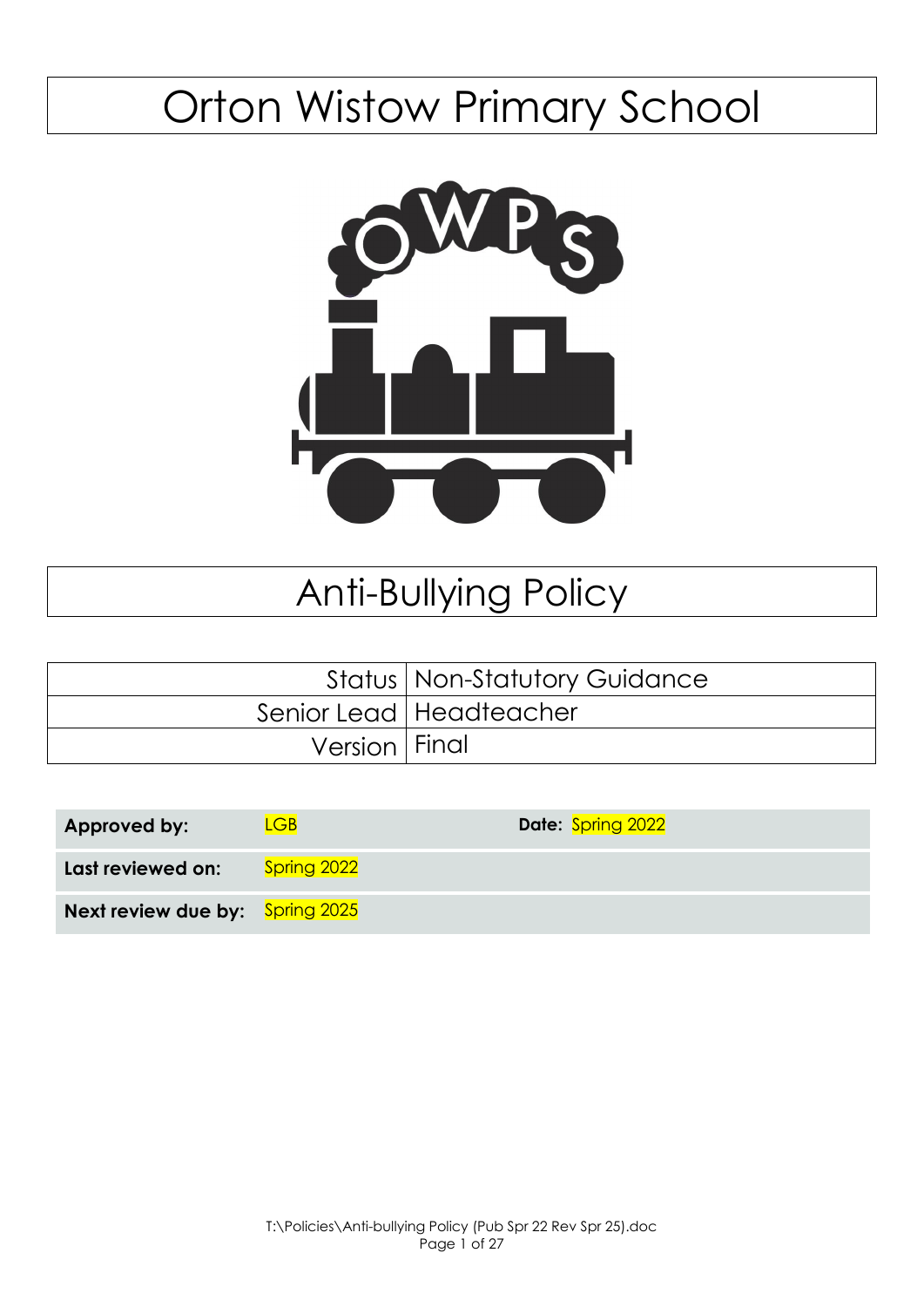#### **Values:**

- Bullying is anti-social behaviour and affects everyone; it is unacceptable and will not be tolerated.
- Only when all issues of bullying are addressed will pupils be able to benefit fully from the opportunities available at schools.
- Bullying is defined as deliberately hurtful behaviour, repeated over a period of time, where it is difficult for those being bullied to defend themselves. Bullying behaviour can be:
- Physical pushing, poking, kicking, hitting, biting, pinching etc.
- Verbal name calling, sarcasm, spreading rumours, threats, teasing, belittling.
- Emotional isolating others, tormenting, hiding books, threatening gestures, ridicule, humiliation, intimidating, excluding, manipulation and coercion.
- Sexual unwanted physical contact, inappropriate touching, abusive comments, homophobic abuse, exposure to inappropriate films etc.
- Online /cyber posting on social media, sharing photos, sending nasty text messages, social exclusion
- Indirect Can include the exploitation of individuals.

#### **Aims:**

- To ensure that pupils learn in a supportive, caring and safe environment without fear of being bullied.
- To ensure all school staff (teaching and support staff) are alert to signs of bullying and act promptly and firmly against it, in line with school policy.
- To encourage pupils to report bullying in school.
- To attempt to eradicate bullying behaviour by raising awareness of the nature of bullying through the school curriculum, including Personal, Social, Health Education and Citizenship, class circle time and assemblies.
- To develop a home school partnership with all parties to resolve this issue. To ensure staff awareness of vulnerable groups within the school who may be bullied by others or display bullying behaviour towards others

#### **Outcomes:**

- All stakeholders in the school are aware that bullying is not acceptable and that all incidents of bullying should be reported.
- That reported incidents are taken seriously, fully investigated and appropriate action taken.

#### **Monitoring, Evaluation and Review:**

- The school will review this policy every three years and assess its implementation and effectiveness.
- The policy will be promoted and implemented throughout the school through training, discussion and in publications.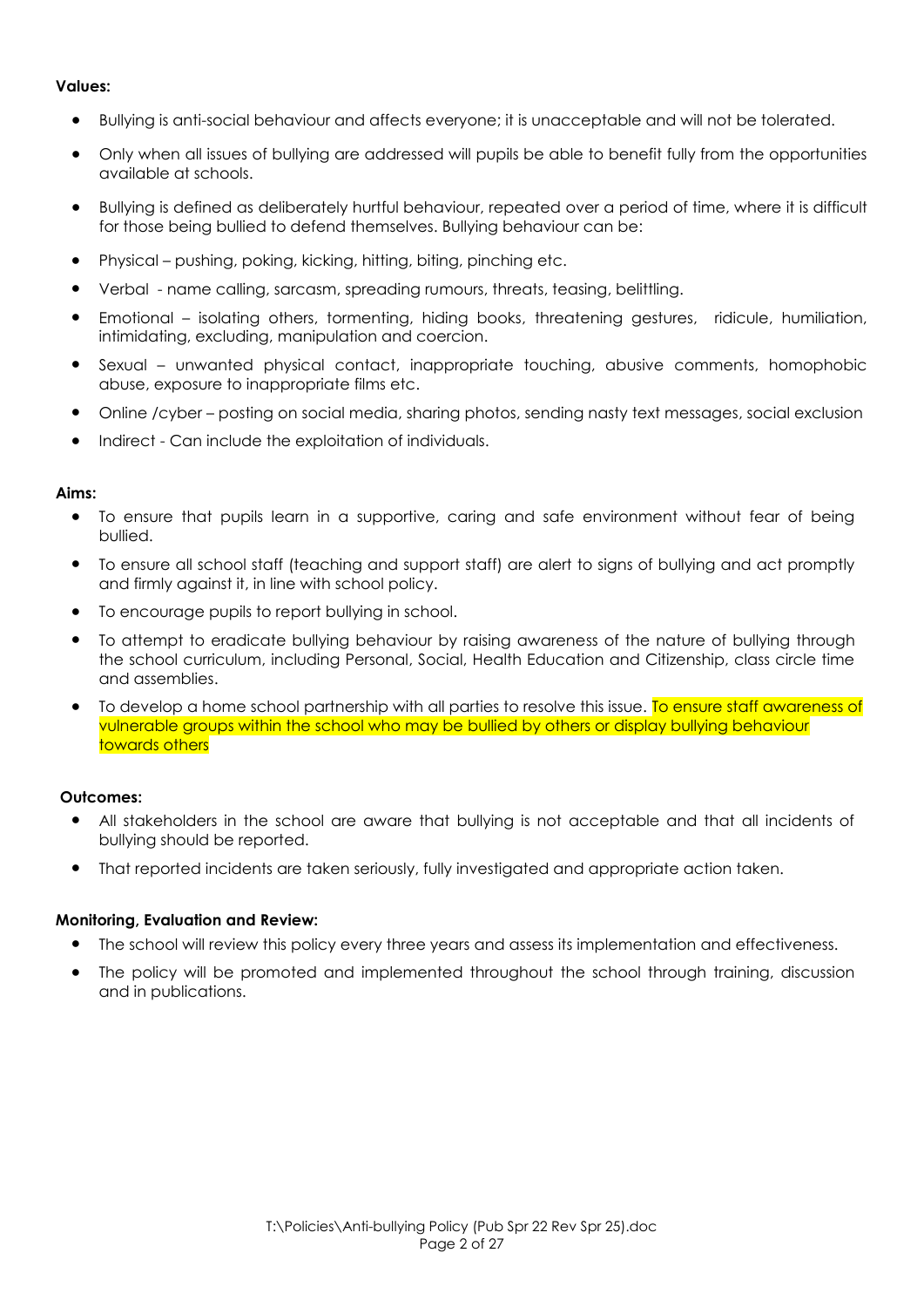#### **Implementing the anti-bullying policy**

As part of our overall behaviour management we have introduced the 'Positive Behaviour policy' We encourage children to be responsible for their own behaviour and the choices they make. We encourage them to make the right choice in all situations in school and when they make the wrong choice we use these incidents as a learning opportunity. The children reflect on their behaviour and consider how it could be improved. This is in addition to any measures to combat bullying.

- Staff will make the Headteacher aware of any major incidences that they feel are bullying. These incidences will be recorded on the Incident Log sheets kept by Karen Russell (Admin Assistant) to ensure that they are aware of all issues as they occur. Write EVENT LOG beside the entry so that Karen Russell can also enter the information into the Event Log on the computer.
- If an incidence of bullying can be classed as a Prejudice Related Incident (PRI) then the class teacher/ lunchtime supervisor will complete a PRI form with the children involved which will be kept by the Headteacher and monitored for any repetition.

The following steps **may** be taken when dealing with incidents:

- If bullying is suspected or reported, the incident will be dealt with immediately by the member of staff who has been approached
- The Headteacher, Deputy Head or Anti-Bullying Lead will interview all concerned and will record the incident on an Incident Log Sheet
- Class teachers will be kept informed and if it persists the class teacher will advise other staff as appropriate
- Parents will be informed if the bullying continues
- Punitive measures will be used as appropriate and in consultation with all parties concerned.

## **Pupils***:*

Pupils who have been bullied will be supported by:

- Offering an immediate opportunity to discuss the experience with their class teacher or member of staff of their choice
- Reassuring the pupil
- Offering continuous support
- Restoring self-esteem and confidence.

Pupils who have bullied will be helped by:

- Discussing what happened
- Discovering why the pupil became involved
- Establishing the wrong doing and need to change

The following disciplinary steps can be taken:

- Official warnings to cease offending
- Exclusion from certain areas of school premises
- Supervised playtime/lunchtime

If the bullying persists, and after discussion with the parents/guardians of the pupil who has bullied to help change the attitude of the pupil, the following sanctions may be imposed: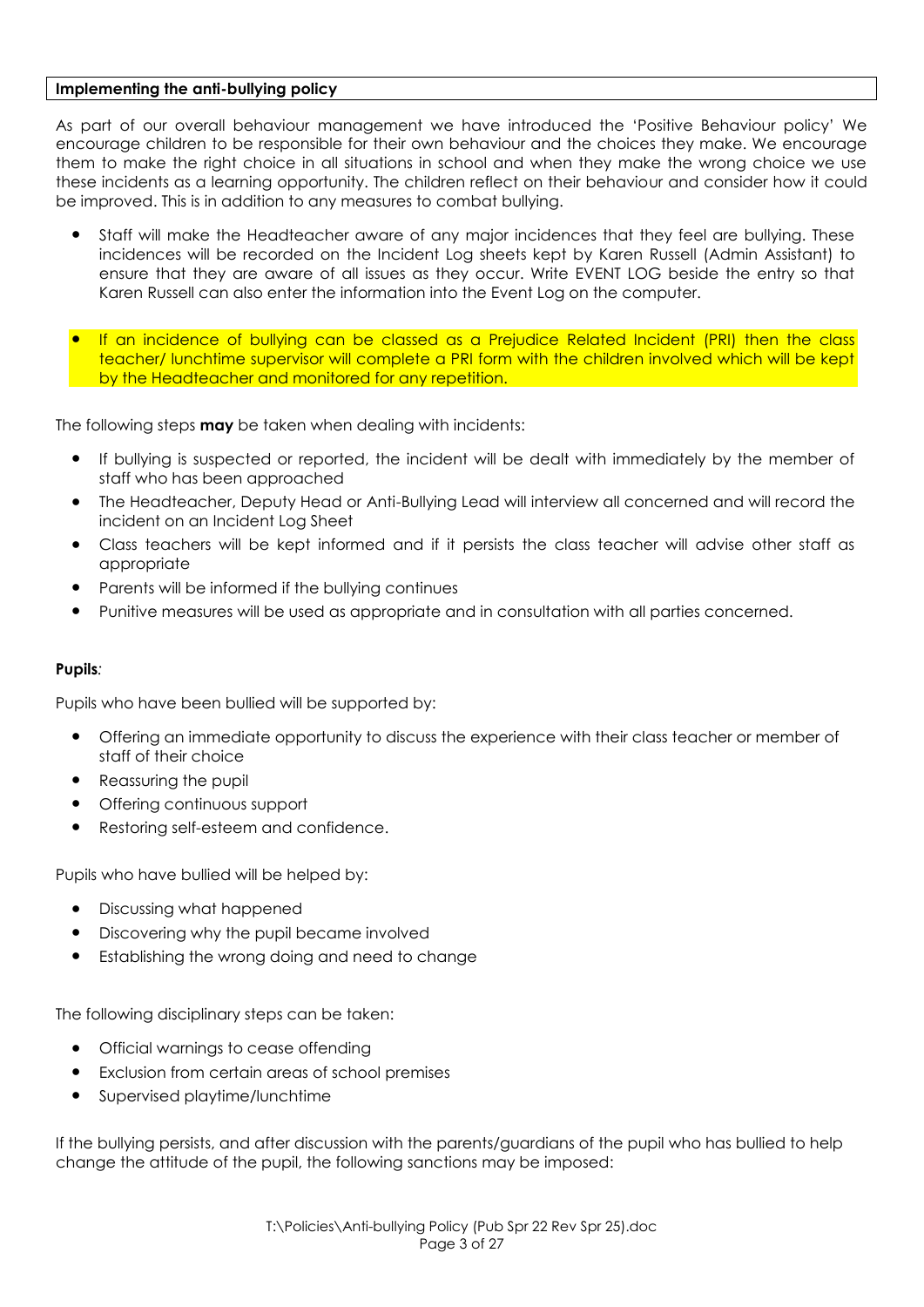- Minor fixed term exclusion
- Major fixed term exclusion
- Permanent exclusion.

We aim to resolve any complaint through dialogue and mutual understanding and, in all cases; we put the interests of the pupils uppermost.

#### **Parents**

Parents have access to the Anti-Bullying Policy via the school website. Updates or anti-bullying initiatives are conveyed through regular school newsletters.

If a parent at the school believes their child is being bullied or is involved in bullying behaviour they should raise their initial concern with their child's class teacher who will then report it on to the SLT and Anti-BUllying Lead if required. Further action and procedure will be followed as above if it is required.

#### **Equal Opportunities**

All children will be treated equally, irrespective of race, gender, creed, level of ability or nationality. Mutual respect and tolerance for all cultures will be promoted throughout.

#### **Pupil Voice**

This policy is reviewed in consultation with current pupils of the school through initiatives such as School Council Meetings and Anti-Bullying Steering Group meetings.

#### **Other relevant Policies**

E-Safety Policy for further information on Cyber-Bullying, Mobile phone use and Acceptable Internet use.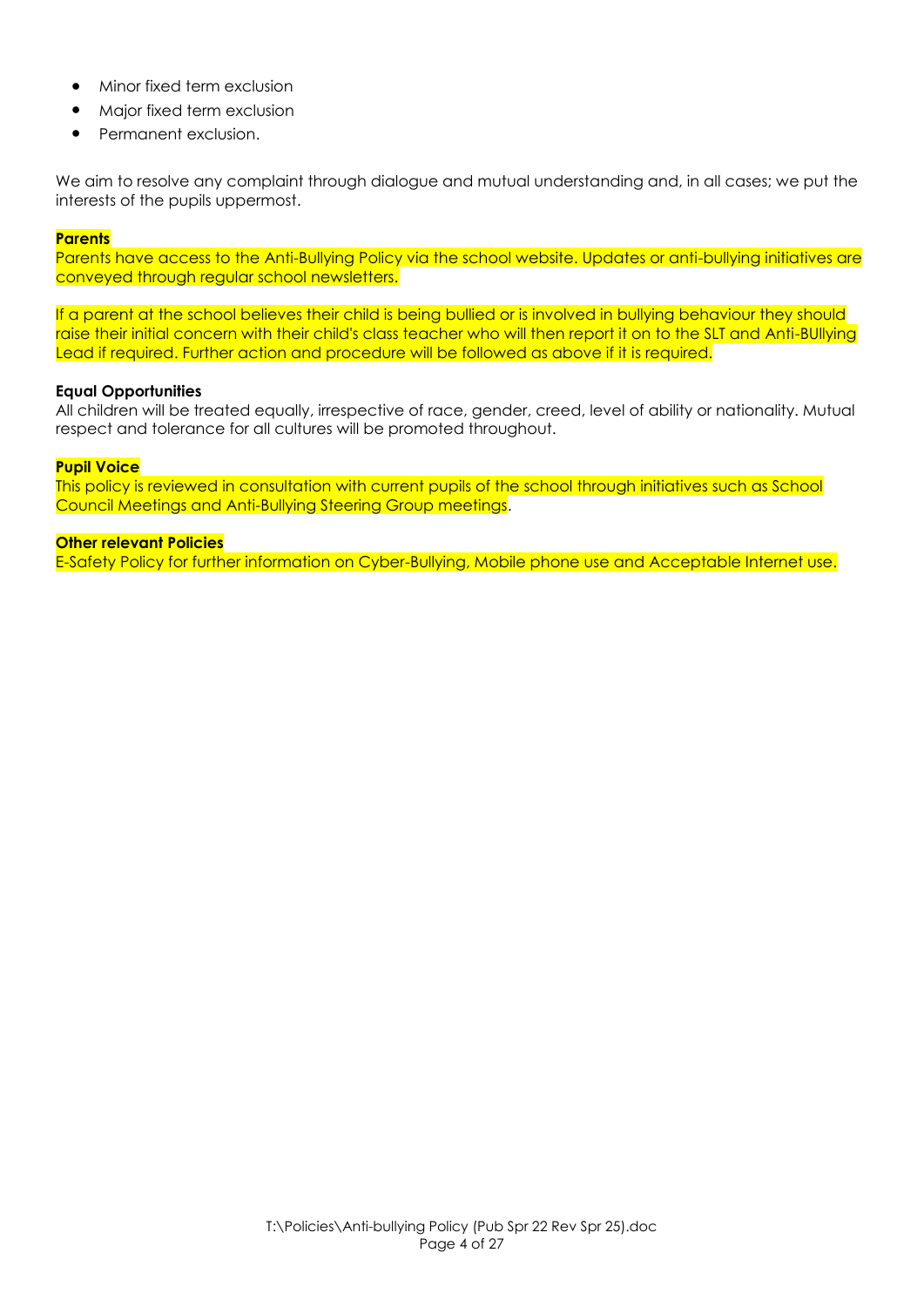## **Contents**

## **Section 1 - Context including National and Local Policy and Legislation**

## **Section 2 - What is Bullying?**

- a) Our Shared Beliefs about Bullying
- b) A Definition of Bullying
- c) Bullying Forms and Types
- d) Recognising Signs and Symptoms

## **Section 3 - Implementing the Anti-Bullying Policy in our School**

- a) Introduction
- b) Policy Aims
- c) Reporting Incidents of Bullying
- d) Responding to Incidents of Bullying
- e) Working with Parents/Carers
- f) Following Up, Supporting and Monitoring
- g) Prevention
- h) Delivering the Curriculum for Positive Relationships and Anti-Bullying in our School
- i) Children's Consultation and Participation
- j) Whole Staff Awareness and Training Opportunities
- k) Involving Outside Agencies
- l) Monitoring and Evaluating the Anti-Bullying Policy

## **Section 4 - Appendices**

- a) National Legislation and Policy Context
- b) Inspecting Schools
- c) Types of Bullying
- d) Bullying Incident Report Form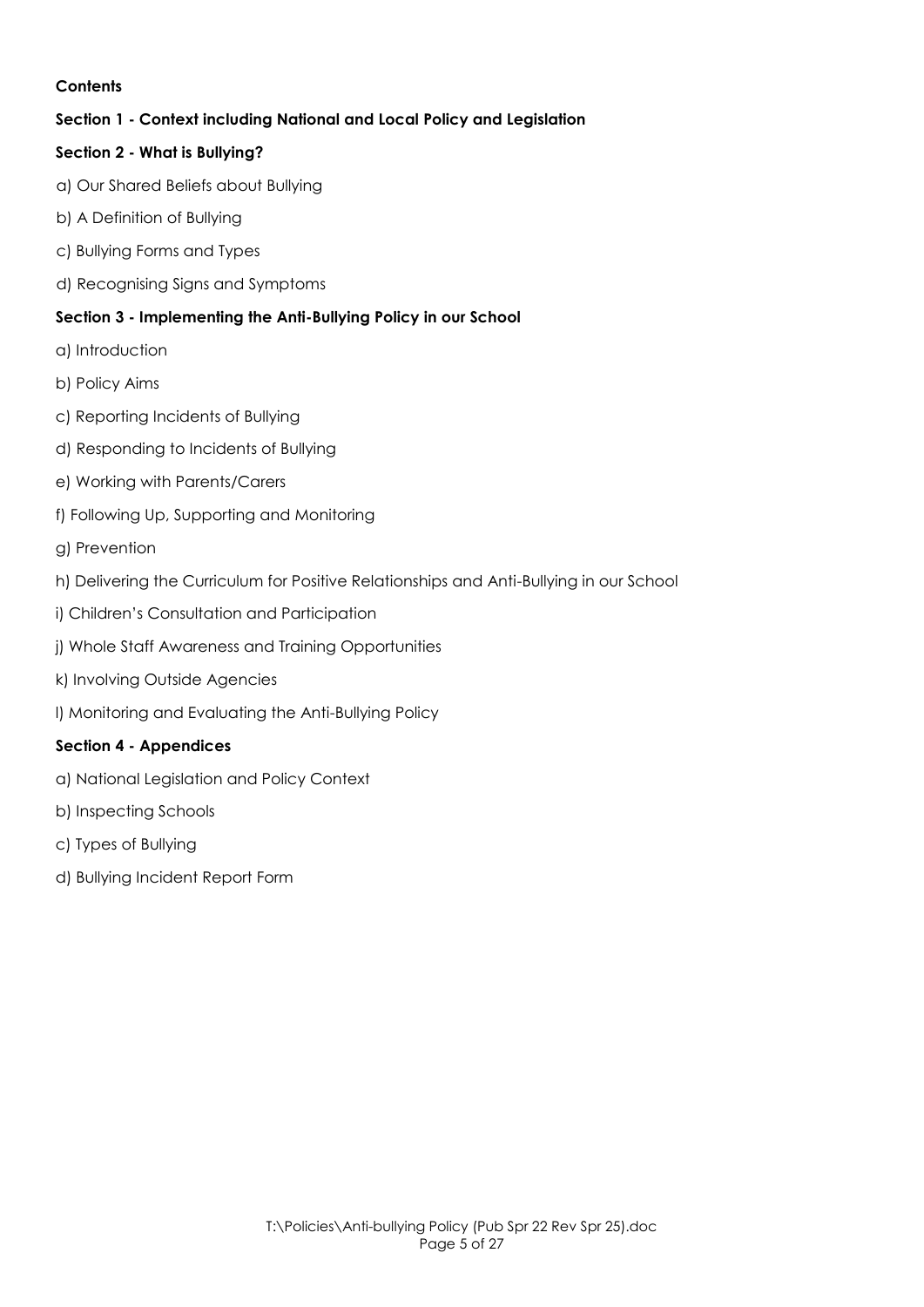## **Section 1 Context including National and Local Policy and Legislation**

The profile of bullying and anti-bullying work locally and nationally has never been higher. Evidence from national and local research shows that bullying is widespread and consultation with children and young people (CYP) repeatedly identifies bullying as a key concern for them.

This policy supports the vision of Cambridgeshire County Council and the Cambridgeshire Children and Young People's Services (CYPS) Anti-Bullying Strategy which is that 'everyone should have a right to live in an inclusive atmosphere, free from bullying and be treated with dignity. The health, wellbeing and emotional welfare of all children and young people are of paramount importance and should be treated as such.'

Protection from bullying and the right to attend education without fear is covered by a number of national legislative drivers and non statutory guidance **(**See Appendix A National Legislative and Policy Context). In particular, The Education and Inspections Act (2006) requires every school to establish measures to encourage good behaviour and prevent all forms of bullying amongst pupils. The Equality Act (2010) requires schools to eliminate unlawful discrimination, harassment and victimisation in relation to pupils who share a protected characteristic and therefore may be vulnerable to prejudice driven bullying.

The Ofsted inspection framework (2012) focuses on the 'Behaviour and safety of pupils at the school' as one of four key judgements. Under this judgement inspections will evaluate the effectiveness of measures established by schools to address all forms and types of bullying (see Appendix B Inspecting Schools). This includes how schools routinely gather and analyse school data to monitor incidents of bullying and evaluate the school's anti-bullying responsive and preventative strategies.

This policy reflects recommendations from Ofsted: The Framework for School Inspections 2012 and is consistent with the following national guidance:

*DfES (2004) Bullying - A Charter for Action* 

*DfES (2006) Working Together to Safeguard Children* 

*DCSF (2007) Guidance on the Duty to Promote Community Cohesion* 

*DCSF (2007- 2010) Safe to Learn: Embedding Anti-Bullying Work in Schools:* 

- Cyberbullying
- Bullying involving Children with Special Educational Needs and Disabilities
- Homophobic Bullying
- Bullying around Racism, Religion and Culture
- Preventing and responding to Sexist, Sexual and Transphobic Bullying.

*DfE (2012) Behaviour and Discipline; Use of Reasonable Force; Screening, Searching and Confiscation.* 

*DfE (2012) Preventing and Tackling Bullying* 

It also reflects former national programmes and strategies including:

*DH/DfES (2006) National Healthy Schools Programme* 

*DfES (2005) Primary National Strategy: Behaviour and Attendance* 

*DfES (2005) Secondary National Strategy: Behaviour and Attendance* 

*DfES (2005) Excellence and Enjoyment: Primary and Secondary Social and Emotional Aspects of Learning*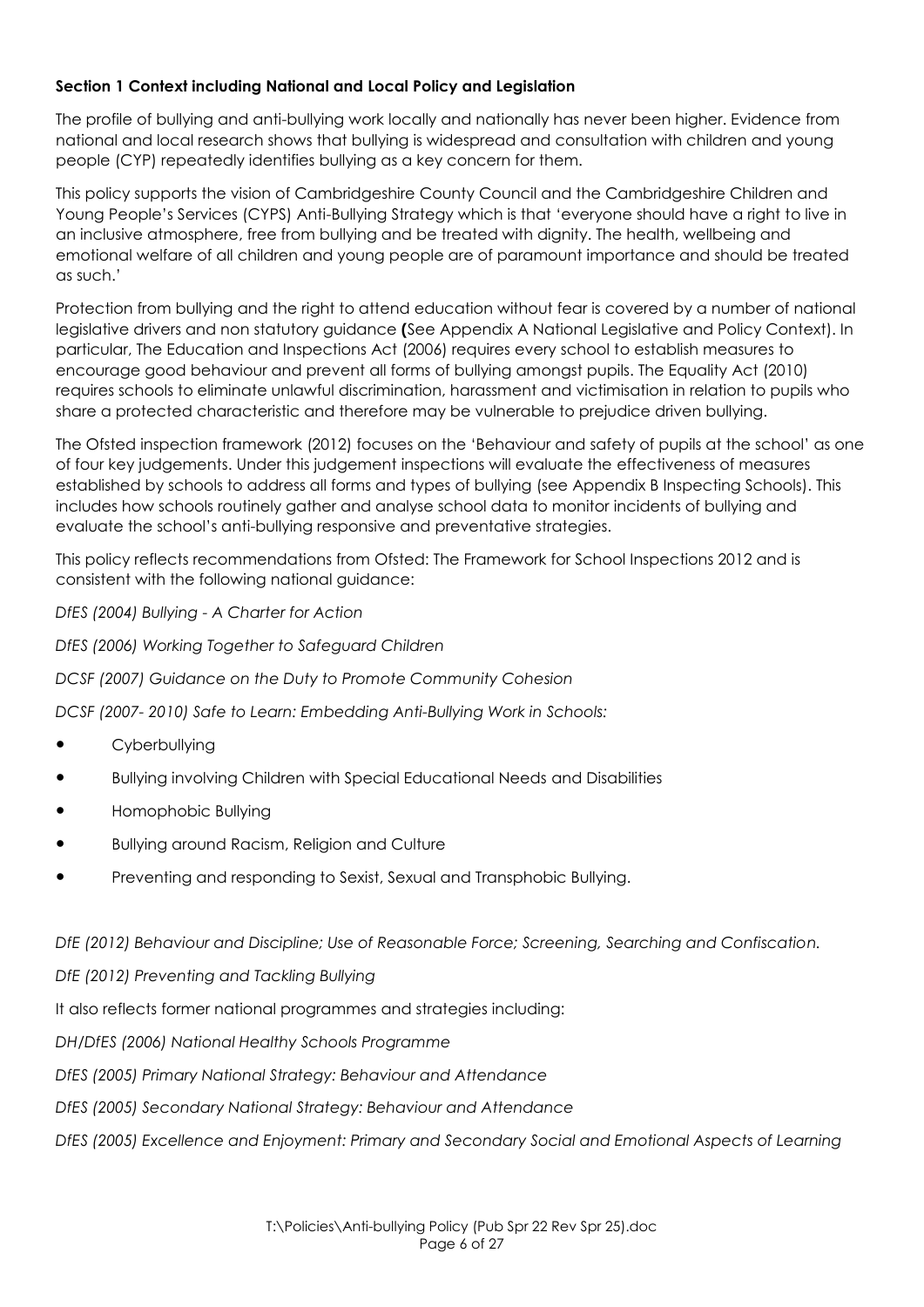## **Section 2 What is Bullying?**

## **a) Our Shared Beliefs about Bullying**

Bullying damages children's and young people's physical and mental health, including their selfconfidence and ability to build and sustain relationships. It can also destroy self-esteem sometimes with devastating consequences and with the effects lasting into adult life. Bullying undermines the ability to concentrate and learn and can impact on children's and young people's chances of achieving their full potential at school and later in life. Bullying causes harm to those who bully, those who are bullied and those who observe bullying. This school believes that all children and young people have the right to learn and work in an environment where they feel safe and that is free from harassment and bullying. The purpose of this Policy is to communicate how the school aims to create a climate and school environment in which everyone agrees that bullying is unacceptable and is committed to tackling it to improve outcomes for children and young people.

## **b) A Definition of Bullying**

Bullying is a subjective experience that can take many forms. Various national and international definitions of bullying exist and most of these definitions have three things in common which reflect CYP's experience of bullying and evidence gained from extensive research in this area. The three common aspects in most definitions of bullying are that:

- It is deliberately hurtful behaviour
- It is usually repeated over time
- There is an imbalance of power, which makes it hard for those being bullied to defend themselves.

These factors are reflected in the DfE and Cambridgeshire CYPS definitions of bullying:

'Bullying is behaviour by an individual or group, repeated over time, that intentionally hurts another individual or group either physically or emotionally' (DfE, 2011).

'Bullying is the persistent, deliberate attempt to hurt or humiliate someone'. (Cambs. CYPS, 2007).

## **At our school we define bullying as:**

'Emotionally or physically harmful behaviour which is:

- Repetitive, willful or persistent
- Intentionally harmful, carried out by an individual or a group
- Based on an imbalance of power leaving the person who is bullied feeling defenseless'.

'The intentional repetitive or persistent hurting of one person by another, where the relationship involves an imbalance of power' (Anti-Bullying Alliance).

For the children at our school the definition of someone who bullies is someone who:

'Deliberately keeps on hurting you by what they do or say, someone who threatens you and makes you too frightened to tell the teacher'.

'Keeps on hurting the feelings of others on purpose by hitting out or by words or gestures; a person who makes you feel small or will not let you join in'.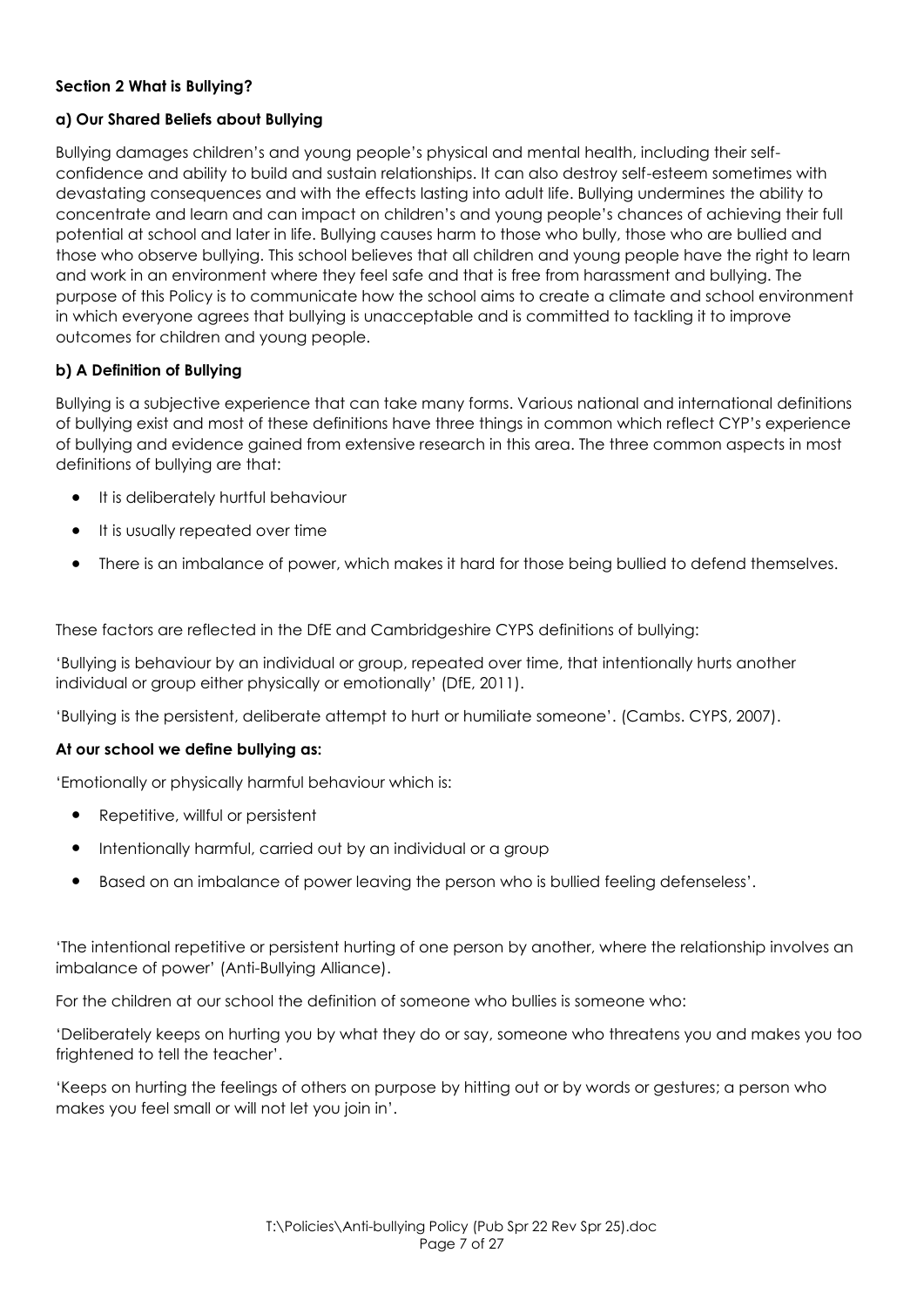## **c) Bullying Forms and Types**

## **Forms of Bullying**

Bullying behaviour across all types of bullying can represent itself in a number of different forms. The Anti-Bullying Alliance describes how children and young people (CYP) can be bullied in ways that are:

- Physical pushing, poking, kicking, hitting, biting, pinching etc.
- Verbal name calling, sarcasm, spreading rumours, threats, teasing, belittling.
- Emotional isolating others, tormenting, hiding books, threatening gestures, ridicule, humiliation, intimidating, excluding, manipulation and coercion.
- Sexual unwanted physical contact, inappropriate touching, abusive comments, homophobic abuse, exposure to inappropriate films etc.
- Online /cyber posting on social media, sharing photos, sending nasty text messages, social exclusion
- Indirect Can include the exploitation of individuals.

## **Specific Types of Bullying**

The school recognises that although anyone can be bullied for almost any reason or difference, some CYP may be more vulnerable to bullying than others. Research has identified various different types of bullying experienced by particular vulnerable groups of CYP. These include:

- Bullying related to race, religion or culture
- Bullying related to special educational needs (SEN) or disabilities
- Bullying related to being gifted or talented
- Bullying related to appearance or health conditions
- Bullying related to sexual orientation
- Bullying of young carers or looked-after children or otherwise related to home circumstances
- Sexist, sexual or transphobic bullying.

## **(See Appendix C Specific Types of Bullying)**

The school recognises that bullying is a complex type of behaviour occurring between individuals and groups. Different roles within bullying situations can be identified and include:

- The ring-leader, who through their position of power can direct bullying activity
- Assistants/associates, who actively join in the bullying (sometimes because they are afraid of the ringleader)
- Reinforcers, who give positive feedback to those who are bullying, perhaps by smiling or laughing
- Outsiders/bystanders, who stay back or stay silent and thereby appear to condone or collude with the bullying behaviour
- Defenders, who try and intervene to stop the bullying or comfort pupils who experience bullying.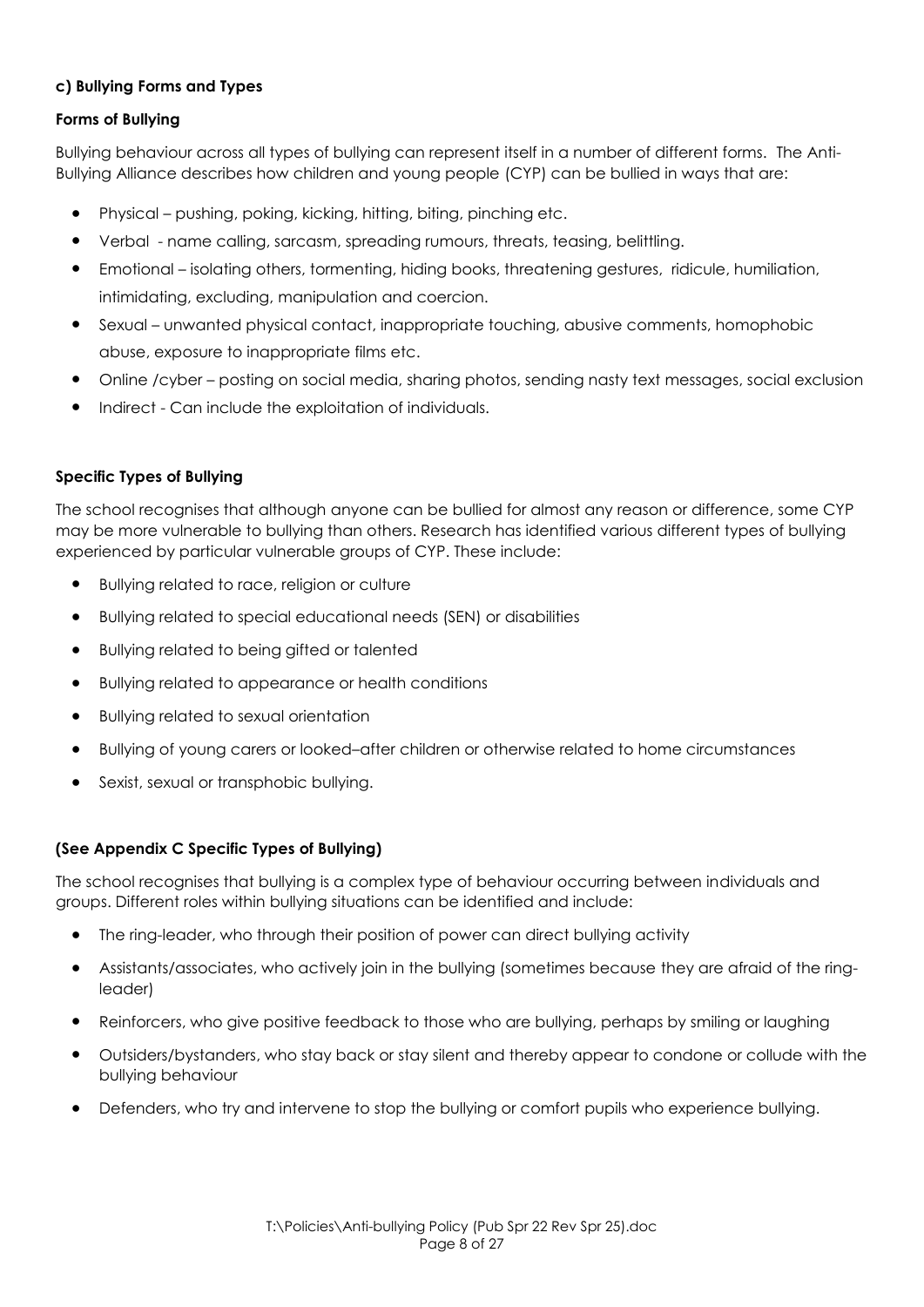Some CYP can adopt different roles simultaneously or at different times e.g. a bullied child might be bullying another child at the same time, or a 'reinforcer' might become a 'defender' when the ringleader is not around.

## **d) Recognising Signs and Symptoms**

The school recognises the fact that some CYP are more vulnerable to bullying than others and is sensitive to the changes of behaviour that may indicate that a child or young person is being bullied. CYP who are being bullied may demonstrate physical, emotional and behavioural problems. The following physical signs and behaviour could indicate other problems but bullying will be considered as a possibility:

- Being frightened of walking to or from school
- Losing self confidence and self-esteem
- Being frightened to say what's wrong
- Developing unexplained cuts, bruises and other injuries
- Unwilling to go to school, development of school phobia and unusual patterns of non attendance
- Failing to achieve potential in school work
- Becoming withdrawn, nervous and losing concentration
- Becoming isolated and disengaged from other CYP
- Developing changes in physical behaviour such as stammering and nervous ticks
- Regularly having books or clothes destroyed
- Having possessions go 'missing' or 'lost' including packed lunch and money
- Starting to steal money (to pay the perpetrator)
- Becoming easily distressed, disruptive or aggressive
- Developing problems with eating and food
- Running away
- Developing sleep problems and having nightmares
- Developing suicidal thoughts or attempting suicide.

Where CYP are exhibiting extreme signs of distress and changes in behaviour, the school will liaise with parents/carers and where appropriate, relevant health professionals and agencies such as the school nurse / G.P. and the Child and Adolescent Mental Health Service.

## **Recognising Reasons why CYP may Bully**

The school recognises the fact that CYP may bully for a variety of reasons. Recognising why CYP bully supports the school in identifying CYP who are at risk of engaging with this type of behaviour. This enables the school to intervene at an early stage to prevent the likelihood of bullying occurring and to respond promptly to incidents of bullying as they occur. Understanding the emotional health and wellbeing of CYP who bully is key to selecting the right responsive strategies and to engaging the right external support.

Possible reasons why some CYP may engage in bullying include:

Struggling to cope with a difficult personal situation e.g. bereavement, changes in family circumstances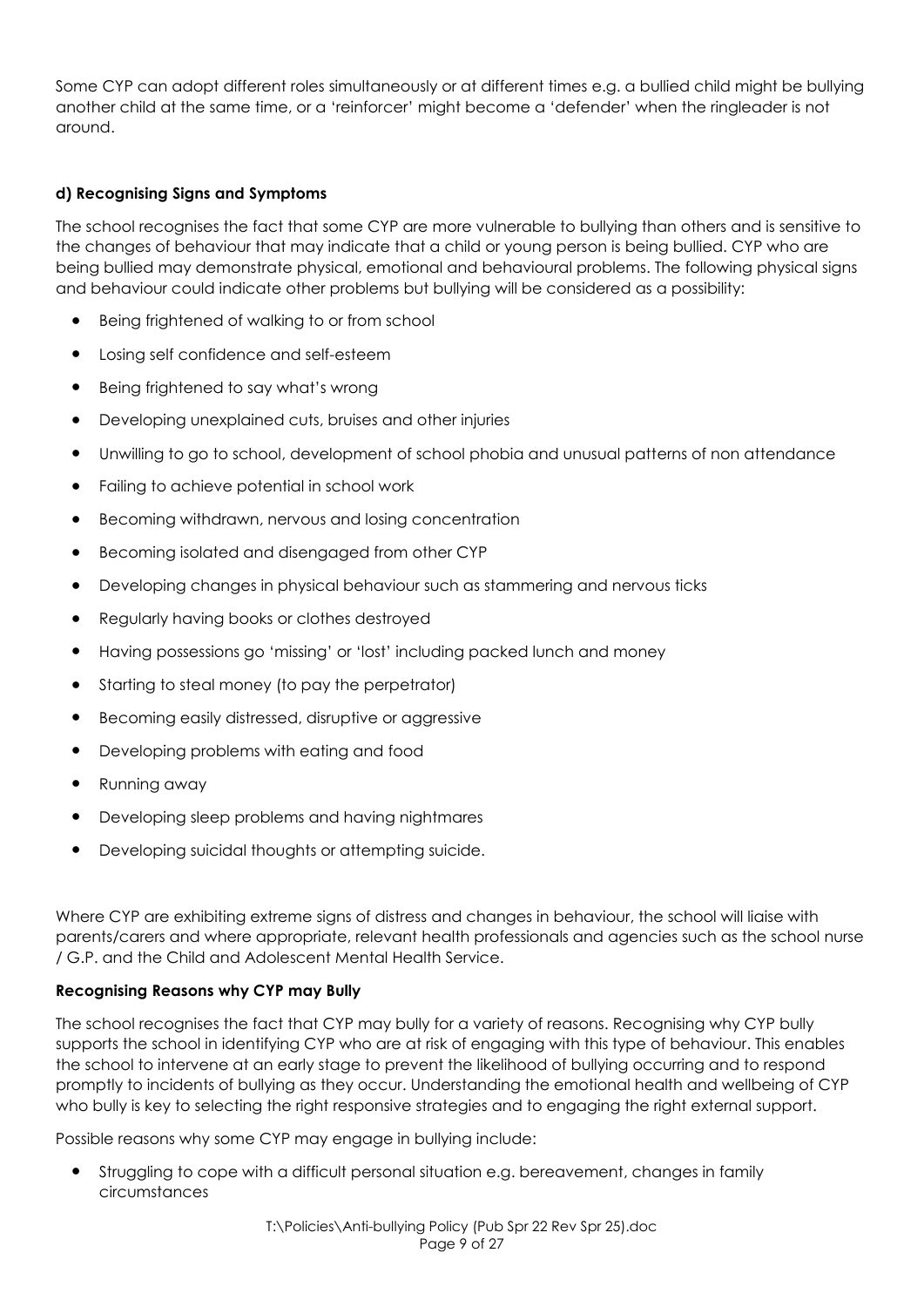- Liking the feeling of power and using bullying behaviour to get their own way
- Having a temperament that may be aggressive, quick tempered or jealous
- Having been abused or bullied in some way
- Feeling frustrated, insecure, inadequate, humiliated
- Finding it difficult to socialise and make friends
- Being overly self orientated (possibly displaying good self esteem) and finding it difficult to empathise with the needs of others
- Being unable to resist negative peer pressure
- Being under pressure to succeed at all costs.

## **Section 3 – Implementing the Anti-Bullying Policy in our School**

## **a) Introduction**

This Anti-Bullying Policy is set within the wider context of the school's overall aims and values. At Orton Wistow Primary School;

- We promote a healthy, safe and caring environment for all pupils and staff
- We provide a broad and balanced curriculum for all our pupils, having considered gender, ability, ethnicity, religion and culture
- We promote pupils' self-esteem and emotional wellbeing and help them to form and maintain worthwhile and satisfying relationships, based on respect for themselves and for others, at home, school, work and in the community
- We prepare our pupils to confidently meet the challenges of adult life
- We provide sufficient information and support to enable our pupils to make safe choices;
- Through an enriched curriculum, we provide pupils with opportunities to develop the necessary skills to manage their lives effectively
- We help our pupils to learn to respect themselves and others and move safely from childhood, through adolescence, into adulthood
- We create a wider awareness of religious, cultural and moral values within a Christian framework and respect for different ethnic groups, religious beliefs and ways of life
- We promote an inclusive ethos and a culture of mutual respect where diversity and difference are recognised, appreciated and celebrated.

Other school polices which support our Anti-Bullying Policy include those regarding Behaviour Management, PSHE and Citizenship, Equality, Inclusion, Safeguarding and Child Protection, Intimate Care, Acceptable Use of ICT, Confidentiality, Site and Staffing.

As well as achieving National Healthy Schools Status, we are also participating in the other local and national programmes and areas of work which support the implementation of this Policy such as the Primary/Secondary Strategy for Behaviour and Attendance and CPD for teachers.

The school believes that providing a safe and happy place to learn is essential to achieving school

improvement, promoting equality and diversity, ensuring the safety and well-being of all members of the school community and raising achievement and attendance. In line with national guidance the

> T:\Policies\Anti-bullying Policy (Pub Spr 22 Rev Spr 25).doc Page 10 of 27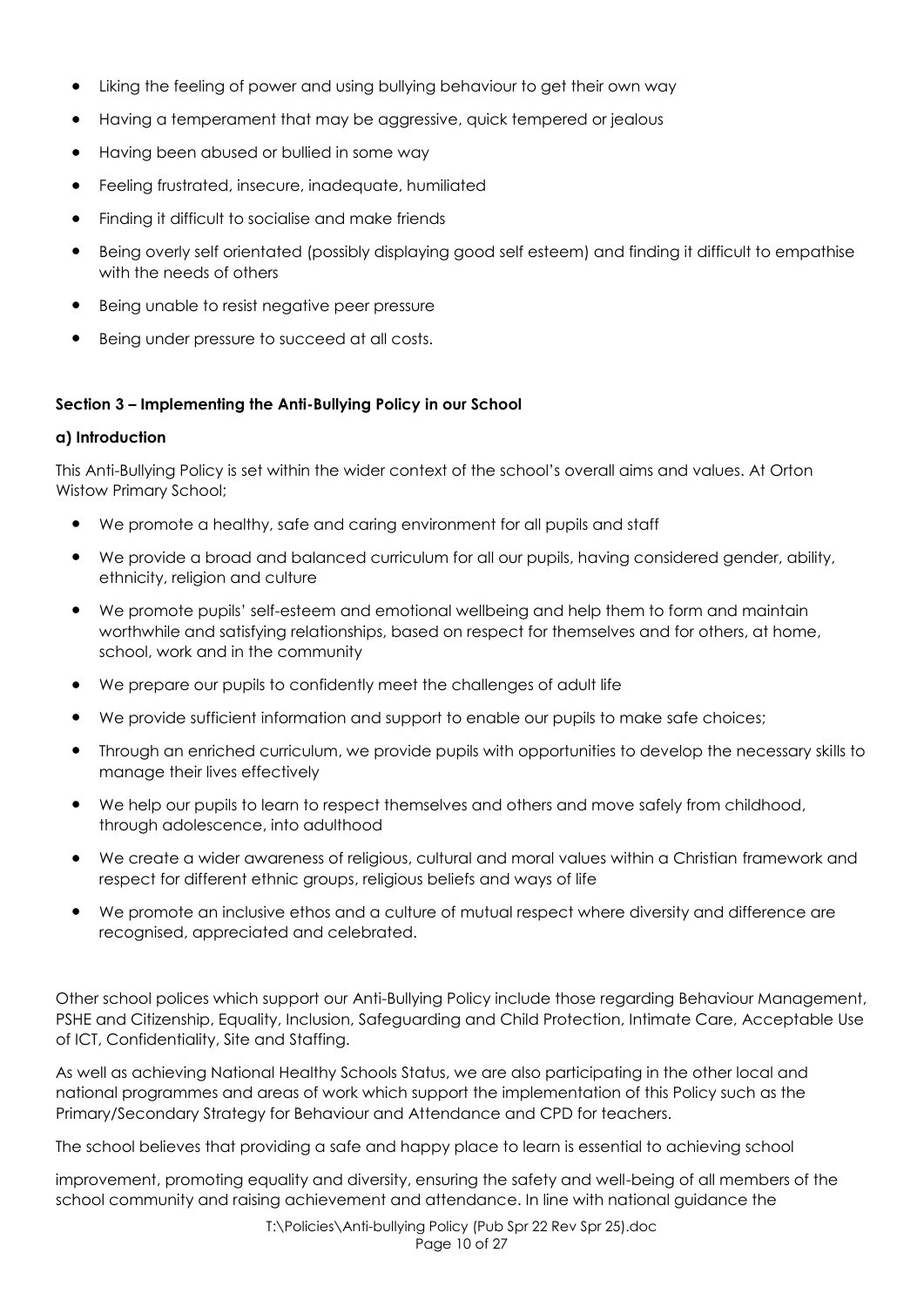school has allocated specific responsibility for anti-bullying work to a specific 'Anti-Bullying Lead', who will support the coordination of a whole school approach to managing this important issue. This leadership role on anti-bullying includes the following core elements:

- evaluating data to inform policy development
- co-ordinating anti-bullying curriculum opportunities
- overseeing the effectiveness of the anti-bullying prevention and response strategies
- supporting staff to ensure alignment with the school anti-bullying policy and practice.

## **b) Policy Aims**

This Policy aims to communicate the school's approach to involving the whole school community in developing and promoting a whole school anti-bullying ethos and culture. The Policy provides clear guidance on how the school intends:

- To model, encourage and promote positive social relationships
- To raise the profile of bullying and the effect it has on children and young people's emotional health and wellbeing, life chances and achievement
- To make clear to everyone within our whole school community that no form of bullying is acceptable and to prevent, de-escalate and /or stop any continuation of harmful behaviour
- To encourage and equip the whole school community to report all incidents of bullying, including those who have experienced being bullied and bystanders who have witnessed an incident
- To respond quickly and effectively to incidents of bullying using a restorative approach and /or sanctions where necessary
- To apply reasonable and proportionate disciplinary sanctions to CYP causing the bullying
- To support CYP who are bullying in recognising the seriousness of their behaviour and to offer support and counselling to help them to readjust their behaviour
- To safeguard and offer support and comfort to CYP who have been bullied and provide longer term support where necessary to reduce the likelihood of negative effectives on their behaviour and self esteem.
- To address the emotional and behavioural needs of CYP who bully others to reduce the likelihood of repeated incidents of bullying
- To identify vulnerable CYP and those critical moments and transitions when CYP may become more vulnerable to bullying and provide additional support/safeguarding when needed
- To ensure all staff are trained and supported to enable them to model positive relationships
- To regularly monitor incidents of bullying and harassment and report to responsible bodies e.g. governors
- To provide a curriculum framework for Personal Social and Health Education and Citizenship that includes learning about bullying, diversity, discrimination and personal safety.

## **c) Reporting Incidents of Bullying**

The school encourages and equips the whole school community to report all incidents of bullying, including CYP who have experienced being bullied and bystanders who have witnessed an incident. The school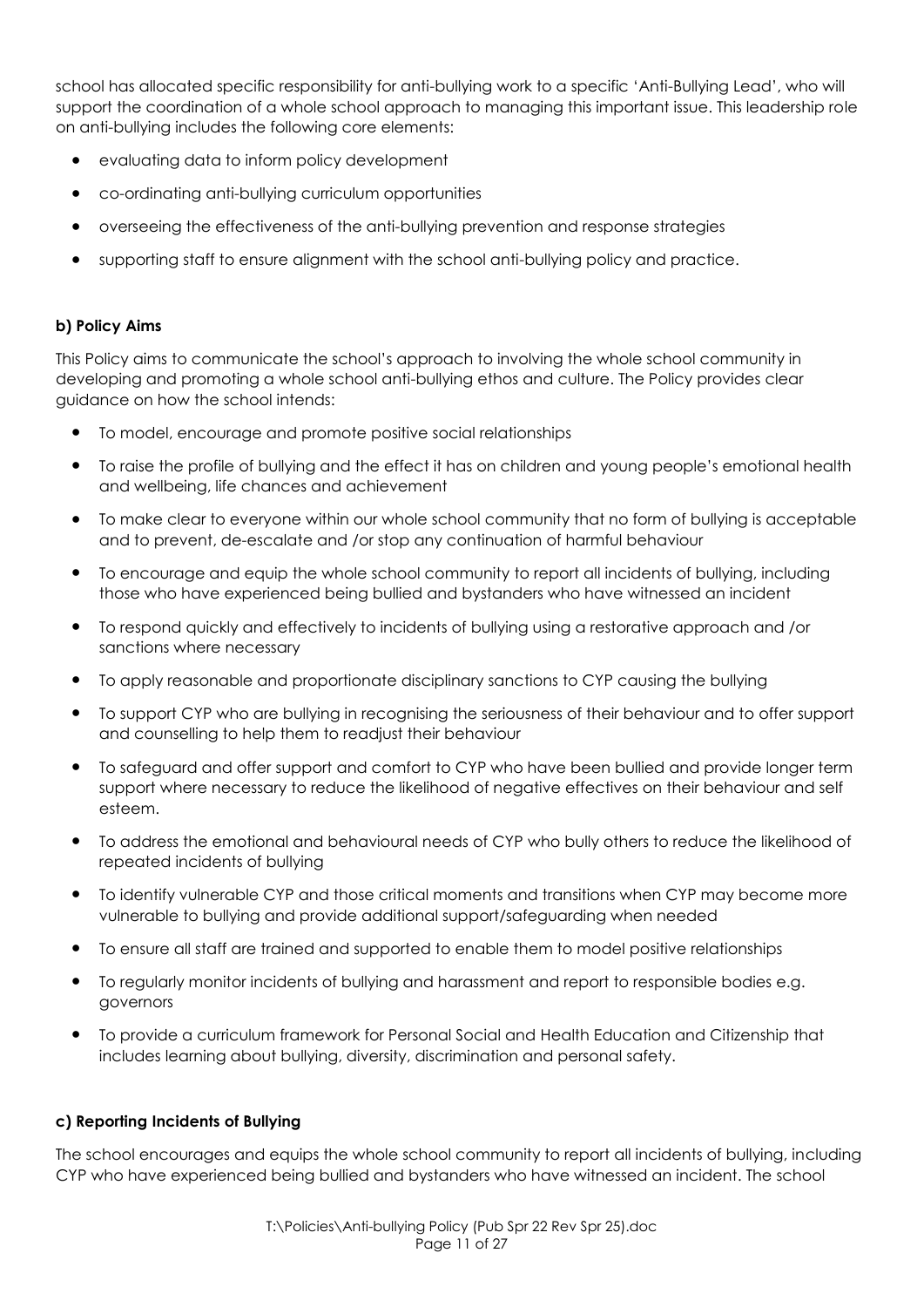endeavours to provide clear, accessible and confidential incident reporting systems, which include access to:

- Staff, including teachers and support staff who are aware of the importance of listening to children's concerns. We encourage all children to think about significant members of the school community that they can go to when they have a problem. All classrooms have a listening box.
- Teaching and support staff who are trained in listening skills and anti-bullying issues
- There are four designated Persons for Child Protection
- A buddy system for younger and older children
- Independent listeners/buddies, identified by the children themselves, including older pupils and adults "significant adults" other than teaching staff to whom CYP who are experiencing being bullied may turn.
- Explaining to the children and staff that we are a "Telling School"

The school's incident reporting systems and guidance on defining bullying and recognising the signs and symptoms of bullying in CYP are recorded and communicated to the whole school community via:

- The school's and/or local authorities anti-bullying leaflet for parents/carers
- The school's website
- Positive behaviour strategies are promoted through classroom work and assemblies
- The school's curriculum/open evenings for parents/carers.

## **d) Responding to Incidents of Bullying**

The school has an agreed procedure for responding consistently to incidents or allegations of bullying. Direct action to respond to incidents of bullying occurs within a context, which reminds all CYP that bullying behaviour is unacceptable to the school and will not be tolerated. At our school, all CYP are encouraged to report incidents of bullying whether they have been bullied or have witnessed bullying*.* The school will investigate the incident and decide on an appropriate course of action.

When responding to incidents involving any type of bullying the school will consider the situation in relation to the school's Child Protection Policy and procedures. Statutory guidance on safeguarding CYP identifies 'Emotional Abuse' as featuring 'serious bullying causing children frequently to feel frightened or in danger; or the exploitation or corruption of children'. In cases of severe or persistent bullying, staff will liaise with the Designated Person for Child Protection particularly where there are concerns that a child or young person may be suffering or likely to suffer significant harm in terms of emotional abuse.

The procedure and stages in responding effectively to bullying at our school are:

## **Monitoring and recording behaviour and relationship issues.**

The school follows a clear behaviour management system, which enables challenging behaviour and relationship problems to be identified, recorded and addressed. This process is part of the school's overall Positive Behaviour Policy. It supports the detection of bullying and allows for intervention at an early stage. It supports the detection of bullying and allows for intervention at an early stage. This system involves using an online record to to record pastoral issues, using the school's definition of bullying to assess situations as they arise and working alongside all parties to form a judgement as to where bullying has occurred.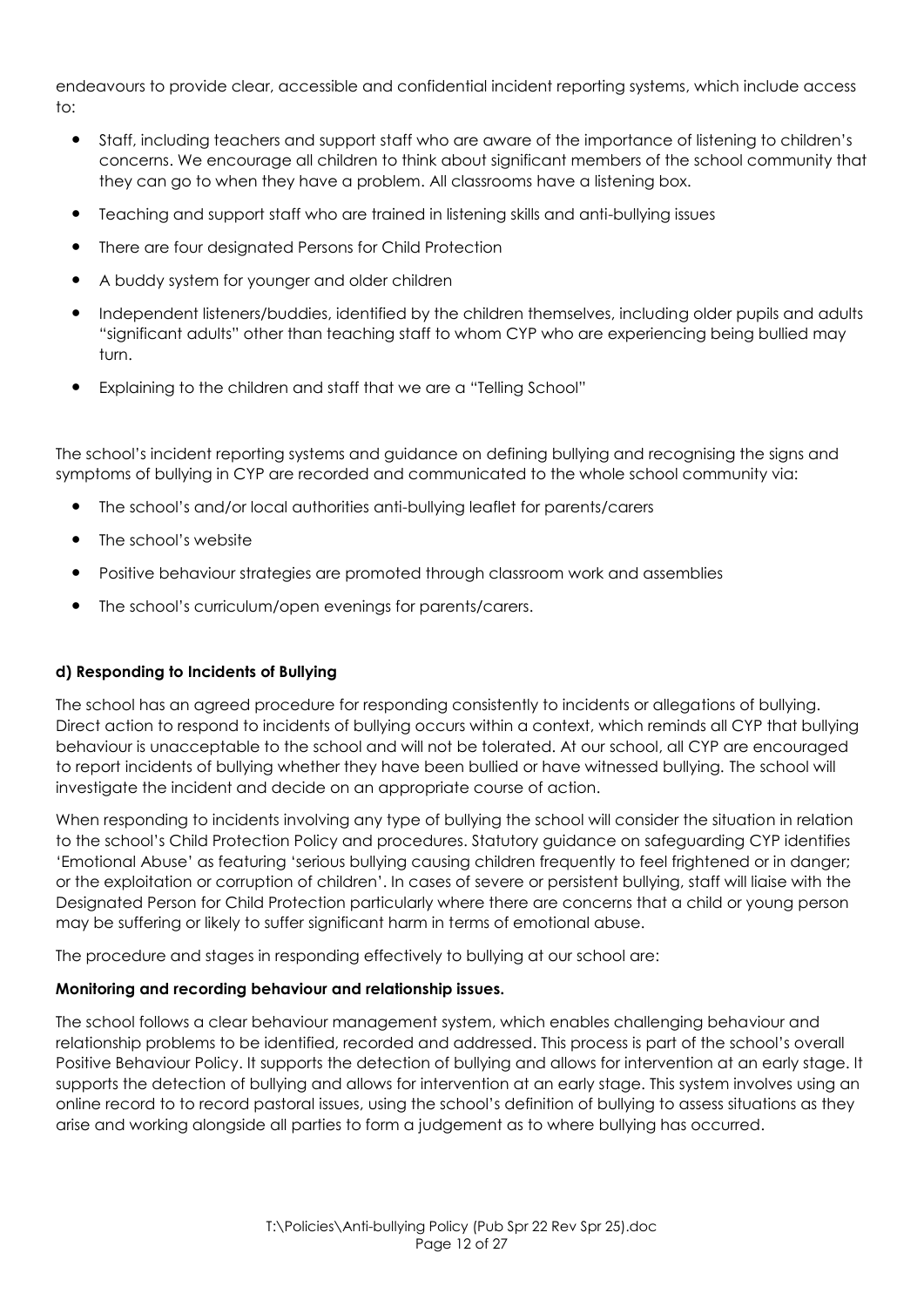## **Making sure the person being bullied is safe and feels safe.**

When a CYP reports being bullied, the school will acknowledge their concerns and the incident will be taken seriously. Incidents of bullying reported by witnesses are treated in the same manner and will always lead to a conversation with the targeted child. Incidents of bullying reported by witnesses are treated in the same manner.

**Establishing and recording what happened by listening to the targeted child.** After listening to the views and feelings of the targeted child and their account of what has happened to them, the school will record the incident appropriately either using the system above or by completing Section A of the Bullying Incident Report Form **(see Appendix D Sample Bullying Incident Report Form)** where bullying has occurred. Section A includes:

- Date, time incident reported
- Member of staff to whom the incident was reported
- Date, time, location of alleged incident
- Nature of the alleged incident from the perspective of the person being bullied
- Date, time when parents/carers were informed.

When an incident of bullying is reported the school will endeavour to make a written record of this incident within 24 hours of the incident occurring**.** Written records are factual and where opinions are offered these will be based on factual evidence. Recording incidents helps to build a picture of behaviour patterns in school e.g. who, when, how, what action taken. It enables the school to manage individual cases effectively and monitor and evaluate the effectiveness of strategies.

Note: In Cambridgeshire, schools regularly report prejudice-related incidents to the local authority. This information allows the local authority to compare school trends with locality area and county trends and enables the local authority to monitor the occurrence of incidents and identify underlying trends in racist, homophobic and disability-related bullying so that appropriate and relevant training and support can be provided to schools.

## **Deciding upon a response**.

After listening to the account of the targeted child, the school will discuss an appropriate course of action with them. All incidents of bullying will be responded to seriously and the behaviour of those who have been bullying will be challenged.

## **A Restorative Approach**

Where appropriate and in most cases of bullying the school will initially consider the use of a Restorative Approach to resolve the situation. A Restorative Approach involves perpetrators of bullying, focusing on their unacceptable behaviour in an emotionally intelligent way and ensures CYP causing harm are held to account for their behaviour by enabling them to:

- Accept responsibility for the harm caused to the individual being bullied
- Accept responsibility for the harm caused to others (for example staff, friends or family)
- Recognise the need to take action to begin to repair the harm caused
- Agree a range of helpful actions to repair the harm caused, which will be monitored over an agreed period of time.

The school is currently using a negotiated approach. Victim and perpetrator are listened to and encouraged to be as truthful as possible feeling confident that their honesty will be valued. The children are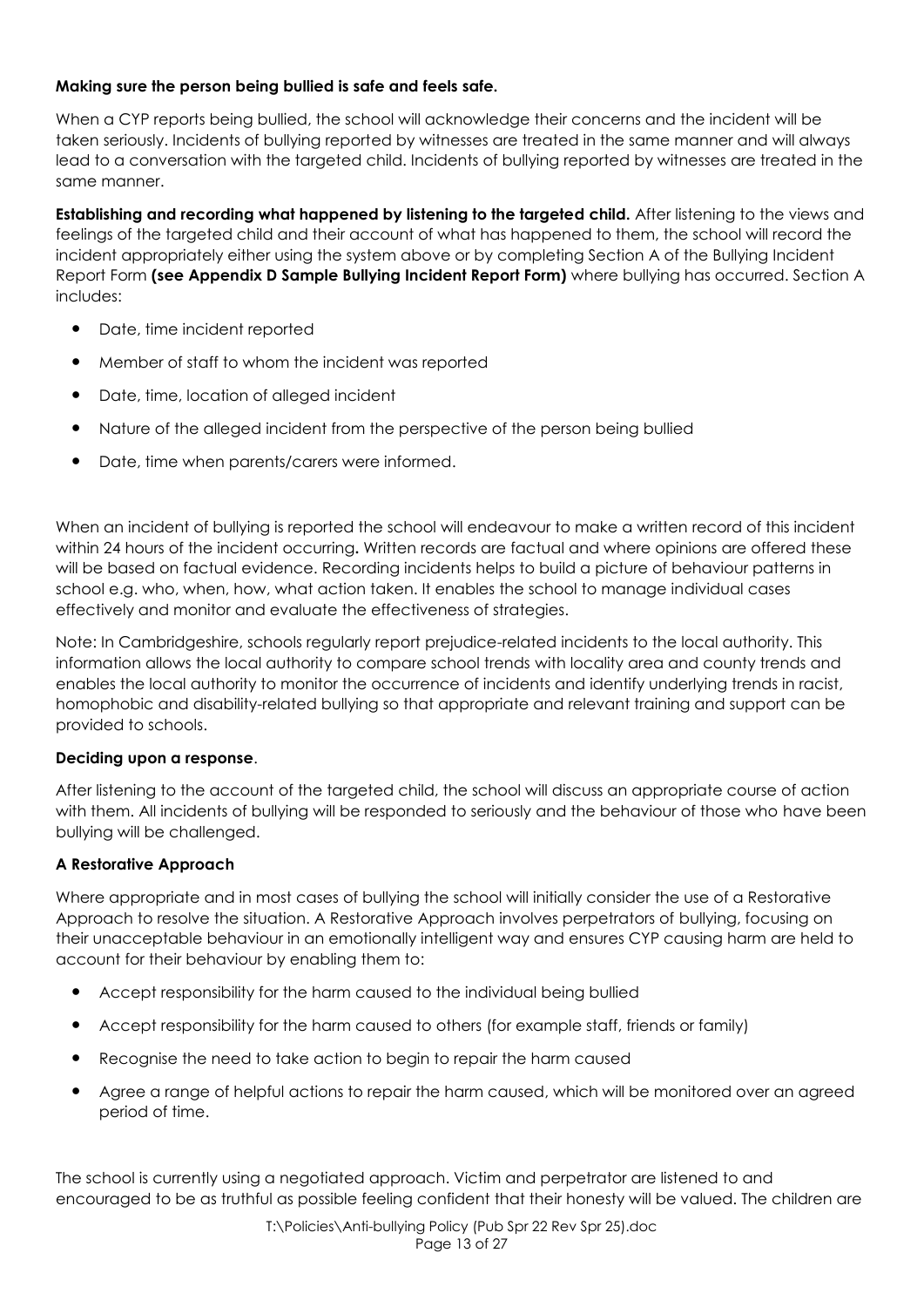encouraged to take turns, to take responsibility for their own actions and as necessary consider which sanctions would be appropriate. Often these discussions will cover the following 'Restorative Justice Questions.'

- What happened?
- What were you thinking of at the time?
- What have you thought about since?
- Who has been affected by what you have done?
- In what way have they been affected?
- What do you think you need to do to make things right?

This approach supports the person who is doing the bullying through a process of mediation to help them to understand and accept that it is wrong to bully, take responsibility for their behaviour and make amends. This involves the person focusing on their unacceptable behaviour in an emotionally intelligent way.

The school believes that all bullying is unacceptable but that many CYP who display anti-social behaviour and lack empathy for others can be helped to understand the consequences of their actions and change their behaviour for the long term.

In situations where the school has decided to use restorative approaches, the school will complete Section C of the Bullying Incident Report Form and then refer to and follow the relevant guidance for record keeping for this particular strategy rather then completing the other sections of the Bullying Incident Report Form. *(With many restorative approaches, it is inadvisable to gather accounts from perpetrators and witnesses as this tends to inflame situations and is not conducive to establishing a restorative approach where perpetrators are more likely to come to terms with the harm they have caused, accept responsibility for their actions and feel compelled to change their behaviour).* 

## **Use of Sanctions**

In certain cases of bullying, the school will consider the use of sanctions e.g. in cases of serious bullying such as where violence has been used or where a restorative approach has been unsuccessful in preventing further incidents of bullying. Sections A, B and C of the Bullying Incident Report Form will be completed. This will involve recording what happened by listening to the different perspectives of all those reportedly involved in the incident, including those of the bullied person, the person doing the bullying and those that have witnessed the bullying ('bystanders').

Sanctions will be applied fairly and proportionately in accordance with the school's Behaviour Management Policy, taking account of any special educational needs or disabilities that CYP may have and taking into consideration the needs of vulnerable CYP. Bullying by children with disabilities or SEN is no more acceptable than bullying by other children. However, for a sanction to be reasonable and lawful the school will take account of the nature of the CYP's disability or SEN and the extent to which they understand and are in control of what they are doing. Disciplinary sanctions are intended to:

- Impress on the perpetrator that what he/she has done is unacceptable
- Deter him/her from repeating that behaviour
- Signal to other CYP that the behaviour is unacceptable and deter them from doing it.

The consequences of bullying should reflect the seriousness of the incident. The school takes verbal and indirect bullying as seriously as physical bullying. When deciding upon appropriate sanctions for bullying the school will ensure that the sanctions address bullying behaviour in a way which does not lead to an escalation of the behaviour but instead supports a resolution to the problem. As with the school's restorative approach, sanctions for bullying are intended to hold CYP to account for their behaviour and ensure that they face up to the harm they have caused and learn from it. They also provide an opportunity for the CYP to put right the harm they have caused. Where appropriate the school may use sanctions in conjunction with the school's restorative approach.

T:\Policies\Anti-bullying Policy (Pub Spr 22 Rev Spr 25).doc Page 14 of 27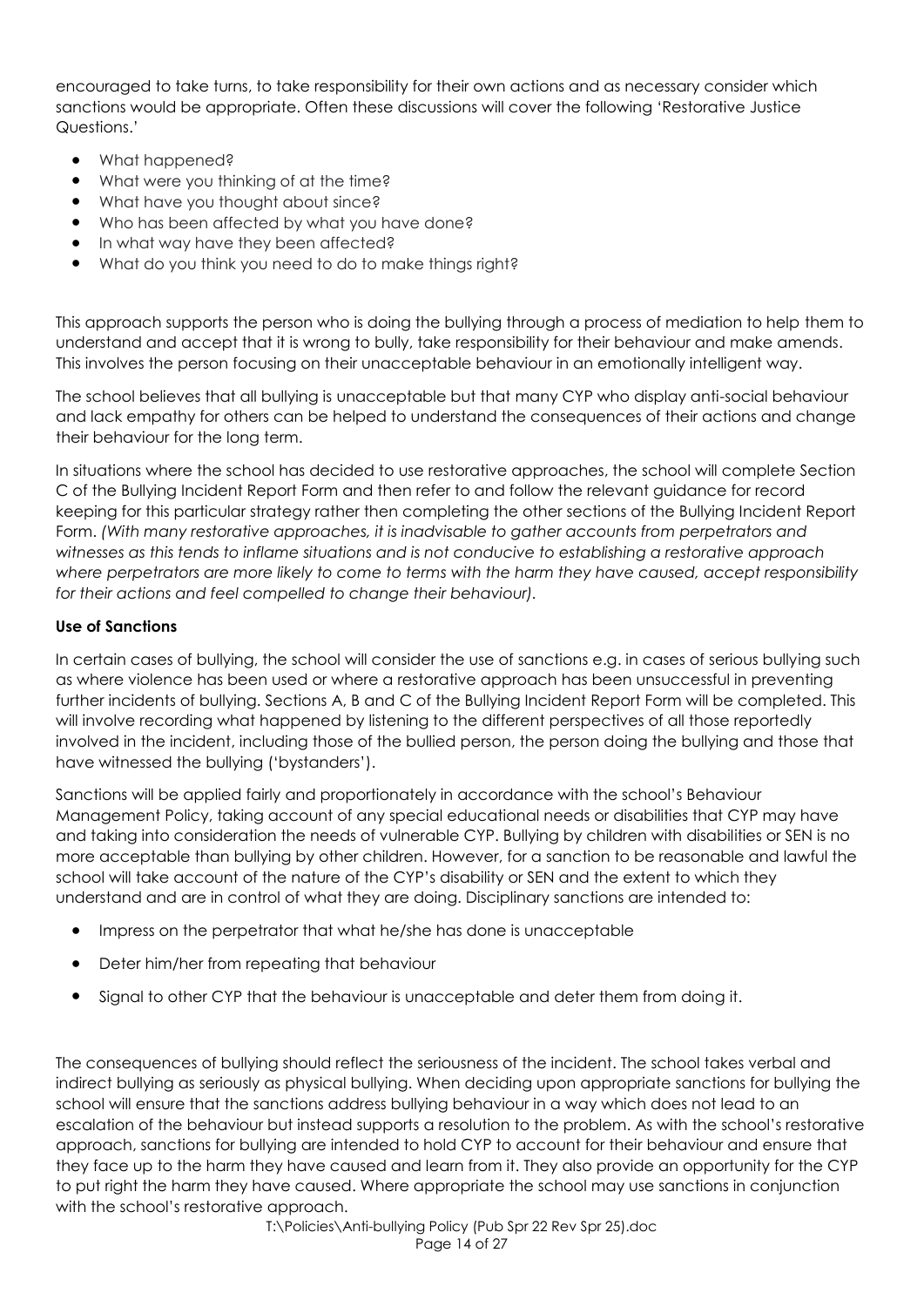The school will draw upon the school's Behaviour Management Policy and follow the system for sanctions, which includes:

- Involving CYP in developing appropriate 'fair punishments' for those who have been involved in bullying
- Removing/ separating CYP from other individuals or groups of CYP
- Removing/excluding CYP from certain whole school activities or key points in the day e.g. break times/ lunchtimes
- Withdrawing privileges
- Confiscating personal property in accordance with the school's agreed criteria, particularly where the item is being used to cause harm to others.

In the case of more serious and persistent bullying, where the perpetrator has not responded to the school's restorative strategies (see above) or sanctions, the school may consider excluding the perpetrator from the school. Some CYP who have been subjected to bullying can be provoked into violent behaviour. Where an attack has been provoked after months of persistent bullying, the school will view this behaviour differently from an unprovoked attack and will ensure that sanctions are proportionate to the circumstances.

## **Communicating with the whole school community.**

The school will communicate to the school community that the bullying has been taken seriously and has been responded to well. This will include talking to parents/carers (see section E Working with Parents/Carers). The timing of this communication will depend on the agreed responsive approach.

## **Monitoring and following up with all parties concerned, including parents/carers to ensure that the bullying has stopped.**

Part of the school's process of responding to an incident is to seek an agreement to meet at some point in the future to see whether the situation has been resolved or whether further work needs to take place. This will include evaluating the effectiveness of the follow up strategies that have been put in place to ensure that the bullying has stopped. The school does not assume that a situation requires no further attention simply because a CYP has made no further complaints. Where a problem has not been resolved to the satisfaction of all parties the follow up strategies will be reviewed and/or further advice sought*.* The timing of this monitoring will depend on the agreed responsive approach.

## **Responding to incidents of cyberbullying.**

The school will follow the above procedures and will seek guidance on responding to different forms of cyberbullying via organisations which provide information on the safe and responsible use of technology, such as Digizen

http://www.digizen.org/resources/cyberbullying/full-guidance.aspx

## **Responding to incidents of bullying which occur off the school premises.**

The school recognises that bullying can and does happen outside school and in the community. Bullying is a relationship issue and its occurrence reflects the ways in which CYP socialise in school and in the wider community. The school believes that bullying in unacceptable wherever and whenever it happens.

When an incident of bullying is reported and has occurred off the school site and out of school hours e.g. walking to and from school, on the school bus, the school will follow the guidance in the Behaviour Management/Discipline Policy on regulating the conduct of CYP at times when they are not on the premises of the school and/or not under the lawful control or charge of a member of staff.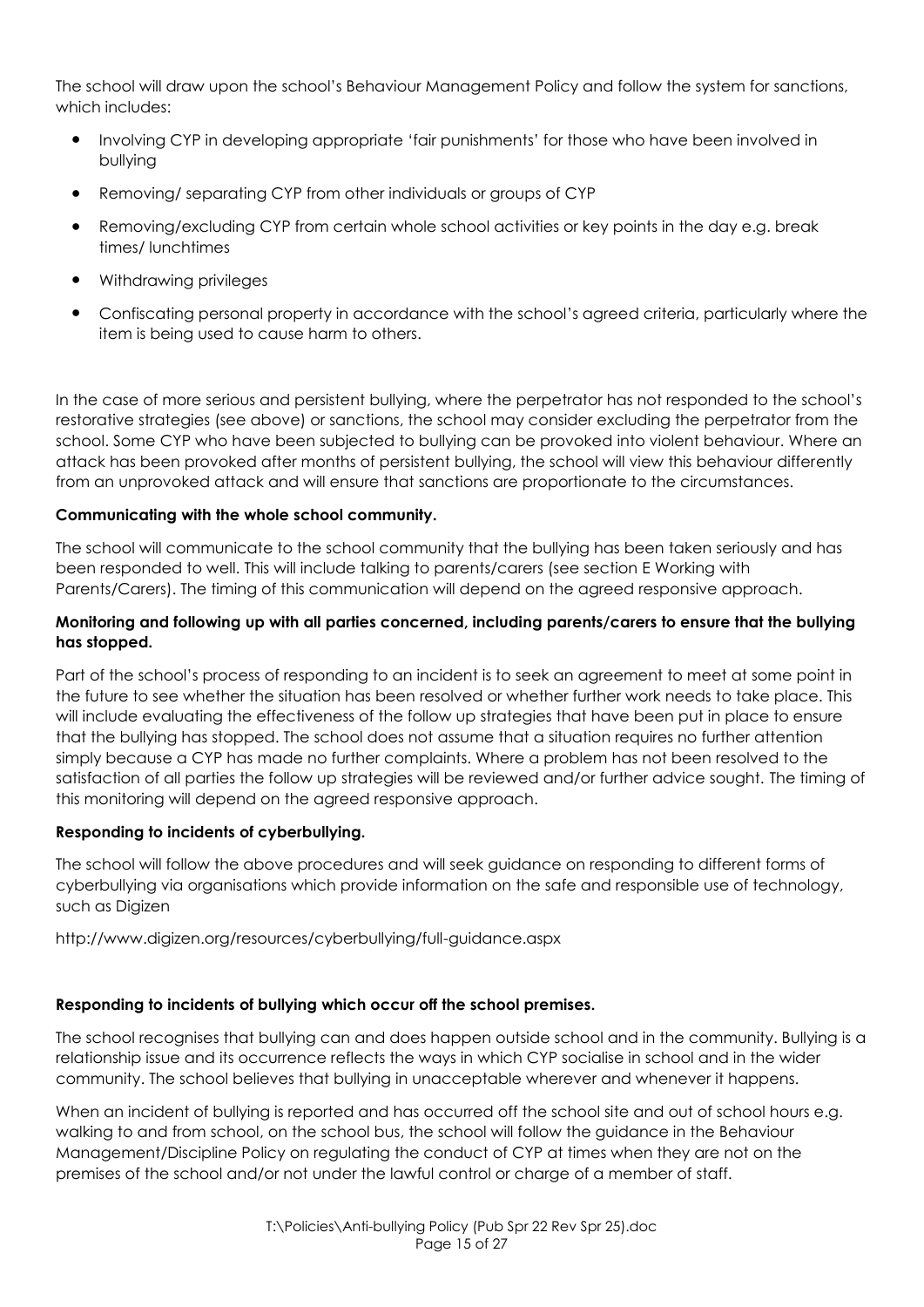The school encourages CYP to seek help and to tell us about incidents of bullying that happen outside the school so that the school can:

- Raise awareness among the whole school community of possible risks within the community e.g. trouble spots/ gang,
- Alert colleagues in other schools whose pupils are bullying off the school premises
- Make contact with local police officers and representatives from the Youth Service, Connexions and other organisations (including sports clubs and voluntary organisations)
- Map safe routes to school in the event of a CYP being bullied on their journey to school
- Offer CYP and parents/cares strategies to manage bullying off the school premises e.g. guidance on how to keep safe on the internet and when using their mobile phones.

## **e) Working with Parents/Carers**

Where the school has become aware of a bullying situation, parents/carers of the child/young person who is being bullied will be invited to the school to discuss their child's situation. The school will endeavour to involve parents/carers of children who have been bullied constructively at an early stage to support the process of working together to find ways of resolving the situation and bringing about reconciliation. The outcome of the meeting and agreed actions/responses will be recorded by the school on the school's Bullying Incident Report Form. The school will work alongside those parents/carers whose children have been bullied to support them in developing their children's coping strategies and assertiveness skills where appropriate.

The school takes parents/carers reporting bullying seriously*.* Parents/carers are initially encouraged to refer their concerns to the class teacher. Senior members of staff such as the Head/Deputy Head and PSHE Coordinator will be involved where appropriate. Parents/carers are encouraged to note details of the incident to share with the class teacher/member of staff. Again, a record of the incident and the agreed actions/response made at the meeting will be recorded by the school and added to the school's Bullying Incident Report Form. The school will discuss the possible responsive options with the parents/carers and the bullied child and agree a way forward.

Where a Restorative Approach has failed to modify the behaviour of a perpetrator and the bullying is continuing or when sanctions are to be used, the parents/carers of the perpetrator will be invited to the school to discuss their child's behaviour. The outcome of the meeting and agreed actions/responses will be recorded by the school on the school's Bullying Incident Report Form. The school adopts a problem solving approach with parents/carers e.g. 'It seems your son/daughter and (other child) have not been getting on very well' rather than 'your son/daughter has been bullying….' While the school firmly believes that all bullying is unacceptable and that the perpetrators should be made to accept responsibility for their behaviour and make amends, the school understands that a cooperative ethos is desirable when trying to reach a resolution that is effective and long lasting. Parents/carers of those causing the bullying will also have support to come to a balanced view of what is happening and appreciate their role in helping their children to learn about the consequences of their actions and adopt alternative ways of behaving.

The school ensures that staff and all parents/carers remain fully aware of the measures that have been put into place to prevent the occurrence of further incidents. Follow up appointments are made with parent/carers to share these agreed measures and to monitor their success in preventing further bullying.

Guidance for parents/carers regarding advice on recognising the signs and symptoms of bullying in CYP and how to approach the school to register concerns/incidents and seek support is available via the:

- School's/ local authority anti-bullying leaflet for parents/carers
- School's website
- School's positive relationships/behaviour and anti-bullying awareness events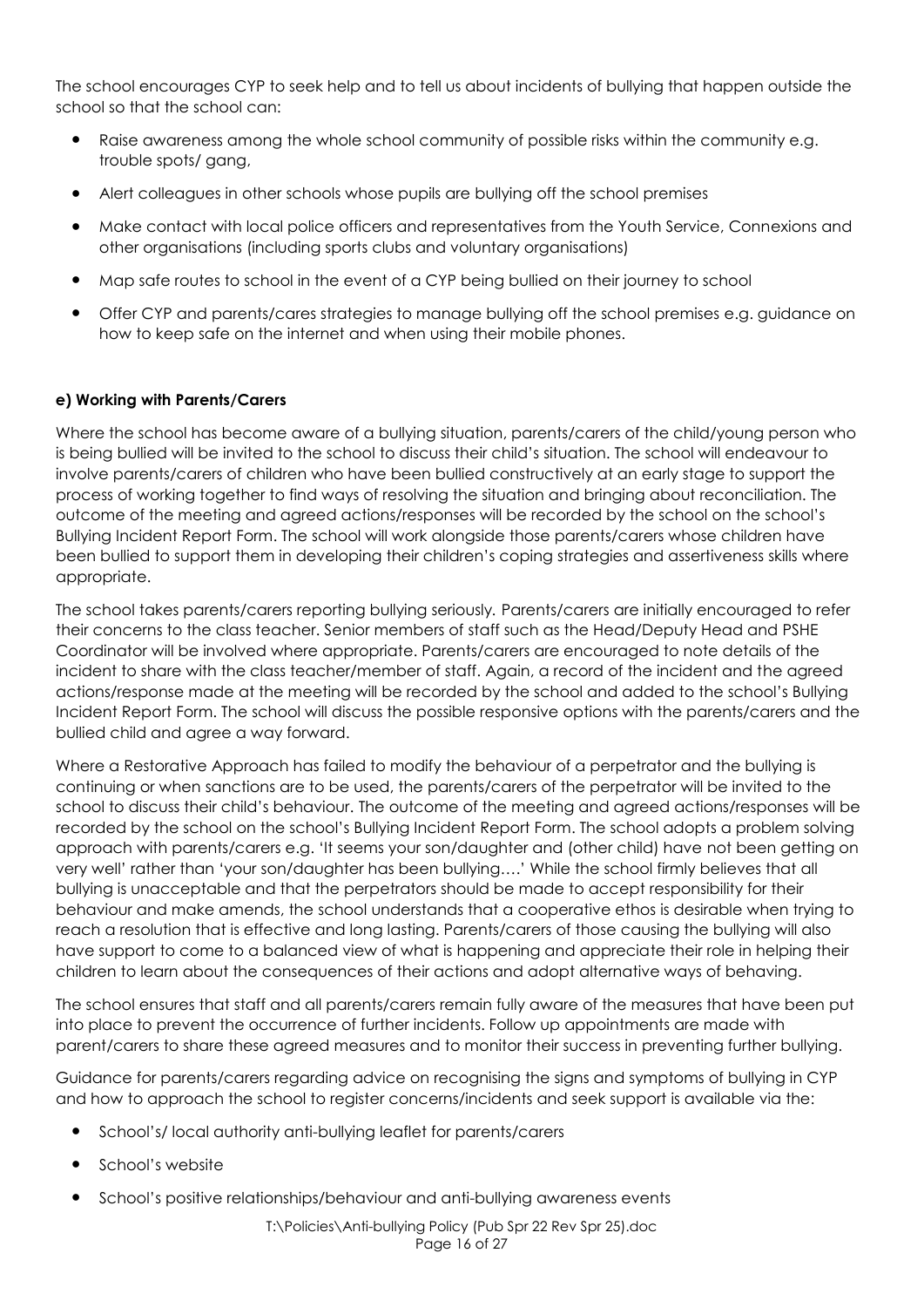## **f) Following Up / Supporting and Monitoring**

After following the school's procedures for responding to an incident of bullying (see section **Responding to Incidents of Bullying**), the school will consider employing further longer term measures/strategies to minimise the risk of bullying occurring in the future and to ensure that CYP feel safe. Strategies include longer-term support for all parties including the person being bullied, bystanders and the person who has perpetrated the bullying. Many of the school's strategies include problem solving processes, which enable on-going situations to be disentangled and explored, and help to reveal underlying issues. Many of the following strategies involve active participation from CYP and involve CYP helping themselves and each other. Some strategies form part of the school's anti-bullying preventative work. Our strategies include:

- Providing opportunities for class, circle or circle time where CYP can explore the needs of their peers. These are planned sessions in which the teacher facilitates a safe and positive environment for CYP to take turns, if they choose, to talk about an issue of concern. The whole group is encouraged to listen carefully and discus ways to help the individual in a problem solving way
- Accessing support from external agencies and professionals including educational psychologists, Child and Adolescent Mental Health Service (CAMHS), the Cambridgeshire Specialist Teaching Service, the Cambridgeshire Race Equality and Diversity Service.
- Providing opportunities for CYP who have been bullied or are bullying to attend social skills groups to develop emotional resilience and learn skills in assertiveness, listening, negotiating and empathising with others.
- Providing supportive and nurturing structures such as a 'Circle of Friends' for identified vulnerable individuals

## **g) Prevention**

The school believes that the whole school community should work together to reduce bullying as part of our efforts to promote a positive and inclusive whole school ethos and create a safe, healthy and stimulating environment. Alongside the school's responsive strategies for dealing with incidents of bullying, the school adopts, as part of our pastoral support system, a whole school approach to implementing proactive and preventative interventions to reduce bullying. These interventions are implemented at a school, class and individual level. Our approaches include:

- Implementing an effective school leadership that promotes an open and honest, caring and protective whole school ethos
- Adopting positive behaviour management strategies as part of the school's Positive Behaviour Policy
- Implementing a whole school approach to the teaching of PSHE and Citizenship
- Implementing a Personal Safety Programme as identified in the Cambridgeshire Personal Development Programme
- Ensuring that the school's anti-bullying approach or charter is actively promoted in assemblies and other formal occasions, as well as displayed around the school.
- Providing training on behaviour management and anti-bullying for all relevant staff including midday supervisors
- Providing a school council and regular Circle Time, enabling CYP to talk about their feelings and concerns in a safe environment and to enable them to share concerns about bullying
- Providing peer support systems such as playground buddies/Friendship Benches
- Participating in the annual national Positive Friendship/Anti-Bullying Week and supporting learning on bullying though whole school activities, projects and campaigns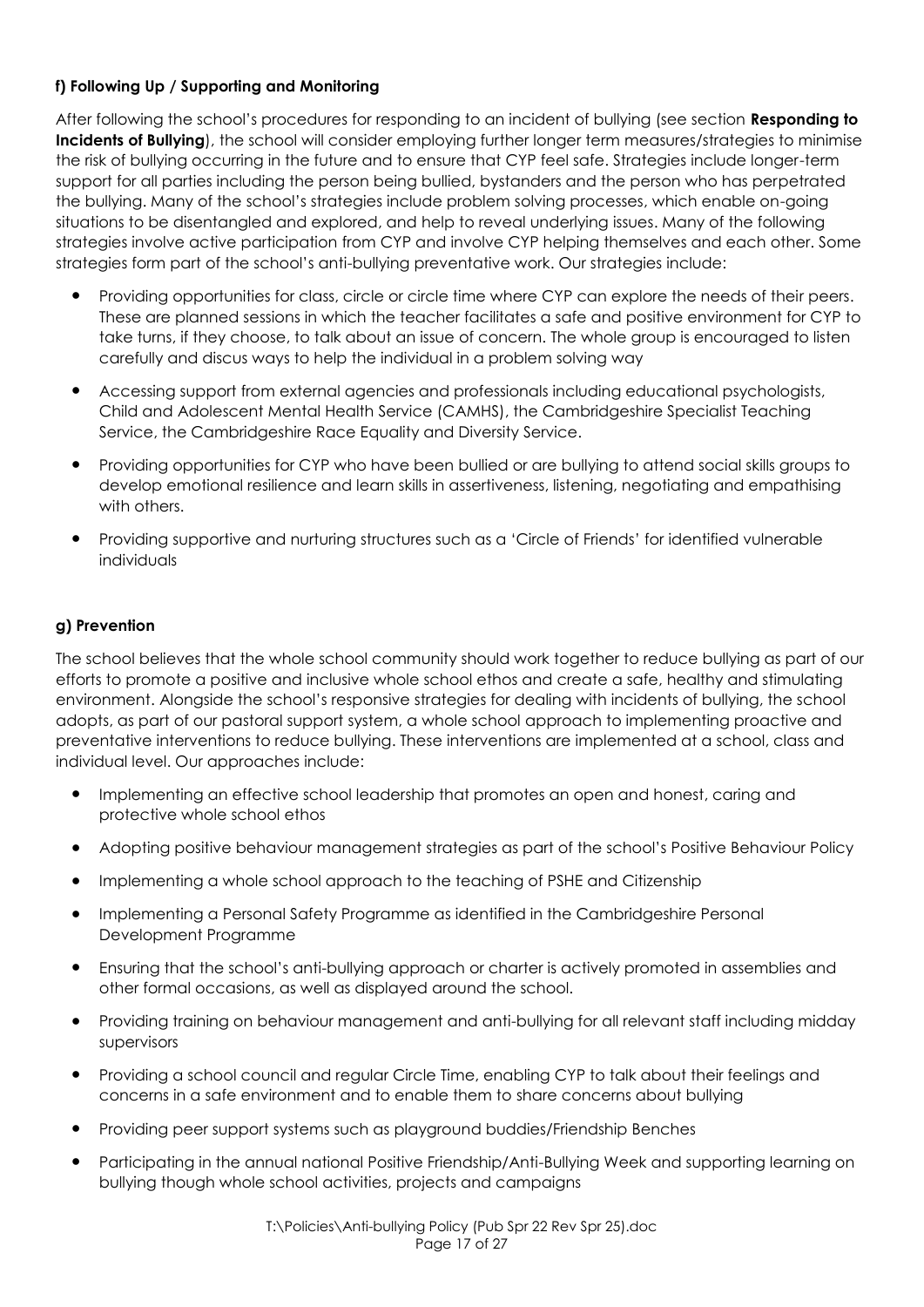- Reviewing the development and supervision of the school inside and outside including the outdoor areas and playground to ensure provision is safe, inclusive and supports CYP's emotional wellbeing.
- Providing confidential communication systems such as Listening Boxes, Bubble Time and counselling services, and working with CYP to identify key individuals with whom they can confide
- Providing publicity including information leaflets for CYP and parents/carers to raise awareness of bullying and support those who are being bullied or have witnessed bullying to report incidents and seek help
- Providing social skills groups for vulnerable individuals and groups
- Providing cross year group family/house systems
- Providing a transition programme to support CYP moving across year groups and key stages
- Providing information on support agencies such as ChildLine, Kidscape and Beatbullying including telephone numbers for help lines and addresses for supportive websites
- Liaising with members of the community e.g. transport service providers, and engaging in community initiatives and safer school partnerships
- Working in partnership with other schools/local authority services on anti-bullying initiatives

#### **h) Delivering the Curriculum for Positive Relationships and Anti-Bullying in our school**

The school acknowledges the role of the PSHE and Citizenship curriculum in preventative work on bullying. The PSHE and Citizenship curriculum supports the development of CYP's self esteem and their emotional resilience and ability to empathise with others. The curriculum provides opportunities for CYP to learn and develop the skills

to identify manage and challenge incidents of bullying as well as providing opportunities for CYP to learn about bullying in relation to the wider context of diversity and inclusion.

- The school adopts the Primary/Secondary Cambridgeshire Personal Development Programme for PSHE and Citizenship in which learning related to bullying, diversity and difference is covered within themes such as Myself and My Relationships, Citizenship and Healthy and Safer Lifestyles
- The school also uses the Cambridgeshire Education Child Protection Service's Personal Safety units of work as part of the Cambridgeshire Primary Personal Development Programme
- The school recognises and participates in the national Positive Friendship/Anti-Bullying week, which provides an annual intensive focussed week on the subject of recognising and combating bullying and promoting positive relationships.

Work on bullying as part of the PSHE and Citizenship curriculum is taught through:

- Designated lesson times/focussed events/ health weeks
- Other curriculum areas such as Citizenship, Religious Education, Humanities, History
- Enrichment activities such as visits from the Life Education Centre, drama groups/ Theatre in Education, outside agencies.

See the school's PSHE and Citizenship Policy for further detailed information on curriculum planning, teaching methodologies and teaching resources.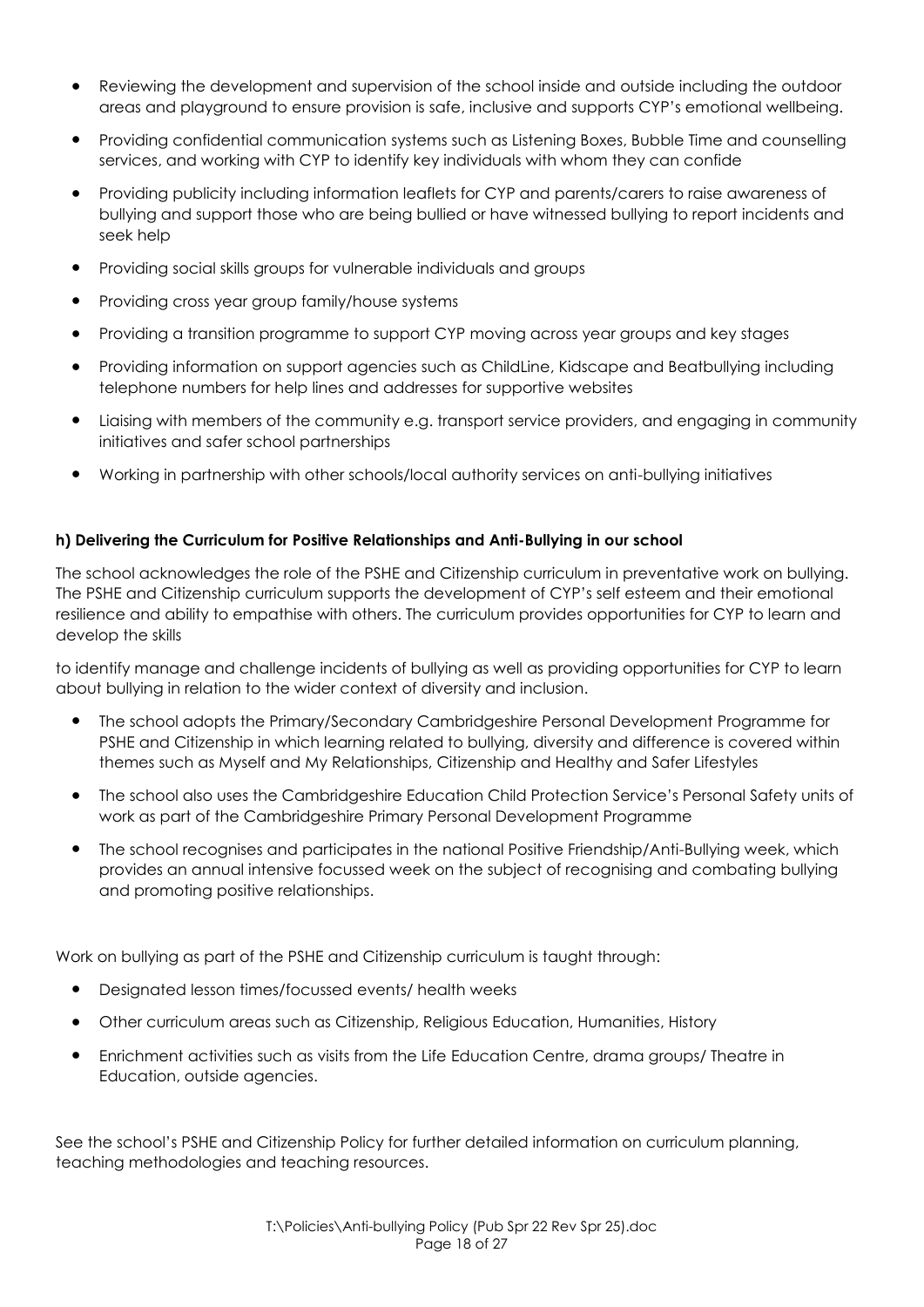## **i) Children and Young People's Consultation and Participation**

The school considers listening to the voices of CYP and actively seeking their views and opinions regarding bullying as an important part of our preventative work. The school regularly audits the way in which bullying is being addressed which includes, listening to CYP and ensuring they are given the opportunity to speak out, and have their voices heard on their experiences of bullying. CYP are actively encouraged to participate in identifying both the problems and solutions to bullying; reviewing and developing the school's Anti-Bullying Policy and practice and engaging in initiatives to support an anti-bullying ethos in school. CYP actively participate in:

- Identifying when and where the bullying happens
- Identifying new forms of bullying e.g. types of cyberbullying
- Making decisions about how to address and tackle bullying
- Reviewing the development and delivery of the taught curriculum focusing on aspects of bullying and discrimination
- Learning how to play an active role in challenging bullying such as engaging in peer support schemes such as buddying, mentoring and mediating.

The school adopts a number of democratic methods/systems for promoting pupil consultation including:

- Class and school councils, house groups,
- Active learning and interactive learning techniques included in PSHE and Citizenship such as mind mapping sessions, role play, puppets, group work and creative arts.
- Surveys including questionnaires, draw and write and research designed and carried out by CYP.
- Systems such as listening boxes.

## **j) Whole Staff Awareness and Training Opportunities**

The school endeavours to ensure that teachers and other adults working with CYP are equipped with the necessary skills and knowledge to identify and address all types and forms of bullying effectively and safely. Training will include recognising the signs of bullying in CYP and how to identify vulnerable CYP who may be susceptible to being bullied or becoming actively involved in bullying and bullying type behaviour. Training for staff is provided to ensure that they feel competent and confident in appropriately challenging bullying. Training also provides staff with a clear understanding of the school's Policy and procedures on preventing and responding to incidents of bullying, including providing short and long term support to those affected by bullying. The school's approach to anti-bullying work is included within induction programmes for new staff (including temporary and supply staff). The views of staff are sought as part of the school's review and evaluation of the Anti Bullying Policy and used to inform developments and enhance the school's antibullying ethos and practice.

## **k) Involving Outside Agencies**

The school seeks the support and guidance from relevant local and national agencies and organisations that work collectively to ensure that those who work with and support CYP are equipped with the skills and knowledge to address bullying effectively. Local support and guidance is accessed from county wide services and through liaison with the school's multidisciplinary Locality Team and voluntary agencies.

## **l) Monitoring and Evaluating the Anti-Bullying Policy**

T:\Policies\Anti-bullying Policy (Pub Spr 22 Rev Spr 25).doc The school's Anti-Bullying Policy and practice is regularly monitored and evaluated to ensure its effectiveness. This process includes reviewing the school's definition of bullying and identifying new types and forms of bullying as they emerge. The Policy review is coordinated by the Anti-Bullying Lead, SMT and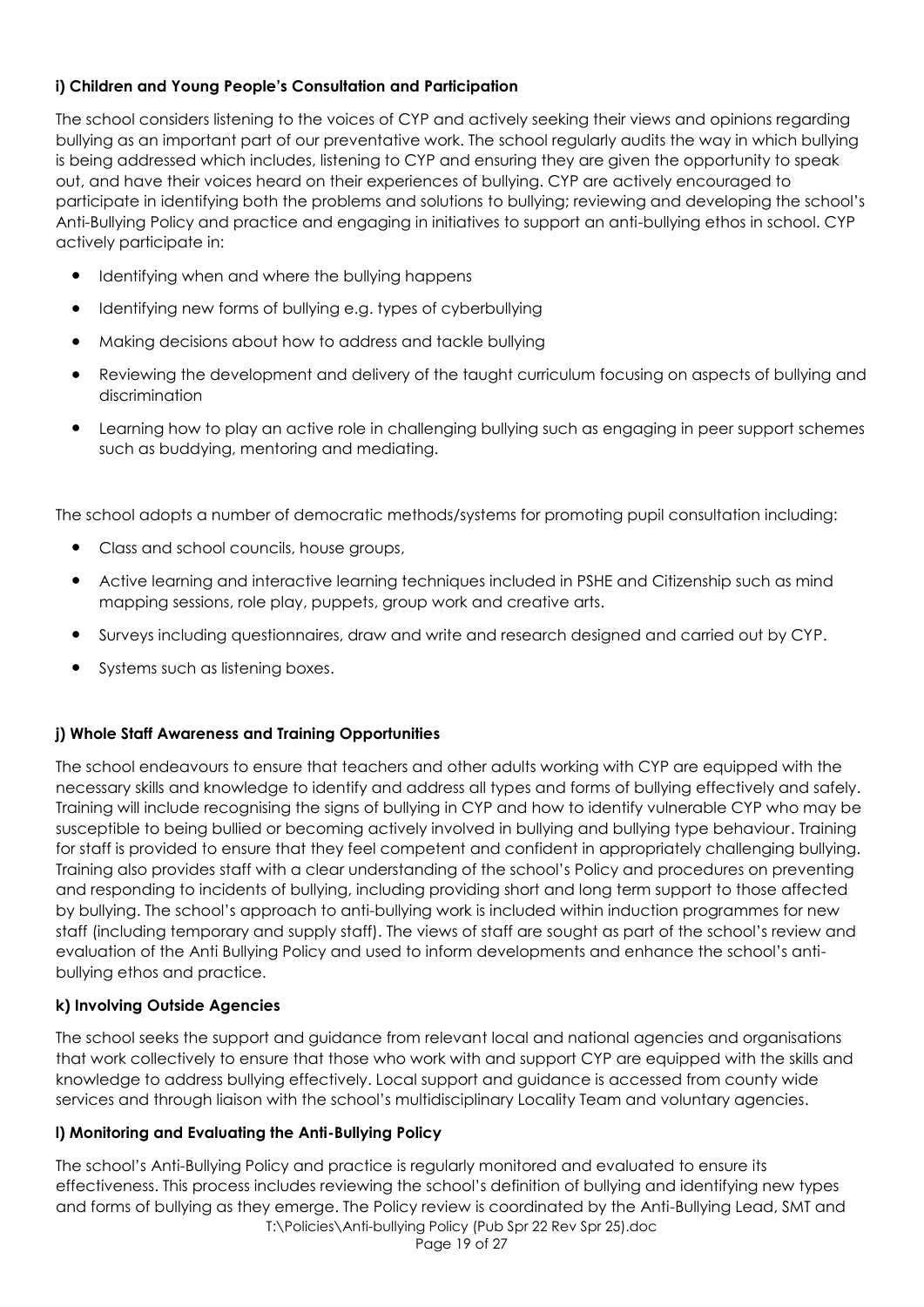Child Protection governor and involves monitoring and evaluating anti-bullying preventative and responsive strategies to ensure the school's practice is effective and successful in fostering an ethos that inhibits bullying and promotes inclusion and respect for diversity.

The review process involves collecting data on the prevalence of bullying at the school and gathering the views and different perceptions of the whole school community including staff, governors, CYP (see section 3i) and parents/carers using a range of methods such as:

- Surveys and questionnaires
- Focus groups and interviews

The school regularly analyses behaviour records and records of bullying incidents to identify patterns of behaviour regarding individuals and groups of CYP, and places and times where bullying may be occurring. Other informative data includes:

- Parental complaints to the school or local authority regarding bullying
- Records of the Educational Welfare Service identifying where bullying is a factor in non attendance
- Exclusion data relating to bullying
- Risk assessment for CYP who exhibit sexually inappropriate or harmful behaviours
- Transfer and admissions data, specifically requests for transfer due to bullying or harassment
- Outcomes achieved as part of the school's work on promoting children's wellbeing
- Information contained in School Development Plans.

The results of the review are used to inform areas for school development, which are included in the School Development / Improvement Plan and other appropriate actions plans.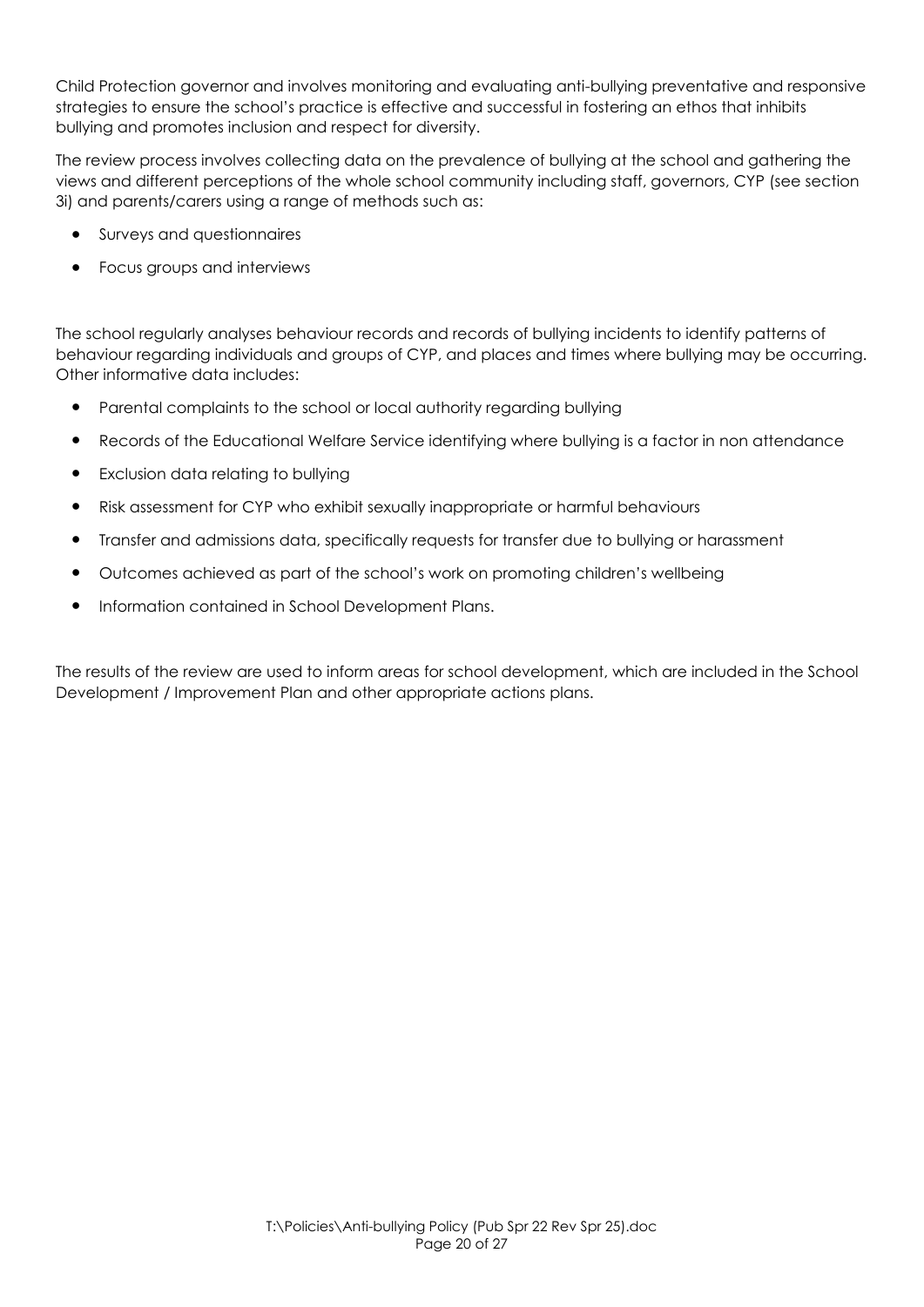## **Section 4 – Appendices**

#### **Appendix A - Bullying: National Legislative and Policy Context**

**The Schools Standards & Frameworks Act (1998)** sets out the expectation that all schools are required by law to have an Anti-Bullying Policy. Children and young people should be involved in both the development and the monitoring of the Anti-Bullying Policy by being encouraged to discuss the policy and its effectiveness (compatible with Article 12 of United Nations Convention on the Rights of the Child 1989).

**The Education Act (2002)** gives schools and local authorities a legal duty to safeguard and promote the welfare of children and young people. Guidance that shows how this duty applies, issued by the DfES, refers specifically to bullying as an issue that needs to be considered as part of keeping children and young people safe (DfES 2004). More recently a new section has been added to this act, which introduces a duty on schools' governing bodies to promote community cohesion.

**The Education and Inspections Act (2006)** imposes a statutory duty on governing bodies to promote wellbeing in the context of 'Every Child Matters' and the Children Act (2004). The act also creates a clear, statutory power for members of school staff to impose disciplinary powers for inappropriate behaviour of pupils; enables head teachers as far as is reasonable, to regulate and take action on behaviour that occurs outside the school premises and when a member of staff is not in charge of the students. This can relate to any bullying incidents occurring anywhere off the school premises such as on school or public transport, outside the local shops or in a town or village centre.

**Criminal Law** Although bullying in itself is not a specific criminal offence in the UK, it is important to bear in mind that some types of harassing or threatening behaviour – or communication- could be a criminal offence, for example under the **Protection from Harassment Act (1997),** the **Malicious Communication Act (1988),** the **Communications Act (2003)** and the **Public Order Act (1986).** If school staff feel that an offence has been committed they should seek assistance form the police. For example, under the Malicious Communication Act (1988), it is an offence for a person to send an electronic communication to another person with the intent to cause distress or anxiety or to send an electronic communication which conveys a message which is indecent or grossly offensive, a threat or information which is false and known or believed to be false by the sender.

**The Crime and Disorder Act 1998 and The Anti Social Behaviour Act (2003)** state that schools, youth clubs and other educational settings should liaise with their local police officers where acts of bullying become criminal e.g. harassment, assault, wounding and causing grievous bodily harm with intent, or the carrying of weapons.

**Equality Act (2010)** brings together a raft of discrimination acts, regulations and codes of practice into one single act. It covers a number of protected characteristics. Those relevant for schools provision are: disability, gender reassignment, pregnancy and maternity, race, religion or belief, sex and sexual orientation. Schools and colleges must:

- Eliminate unlawful discrimination, harassment and victimisation
- Advance equality of opportunity between people who share a protected characteristic and those who do not share it
- Foster good relations between people who share a protected characteristic and those who do not share it.

This act is vital for the prevention of prejudice-related bullying in schools.

**The Children Act (2004)** sets out the expectation that all professionals who work with children and young people are expected to work towards the five outcomes for children:

1. Be Healthy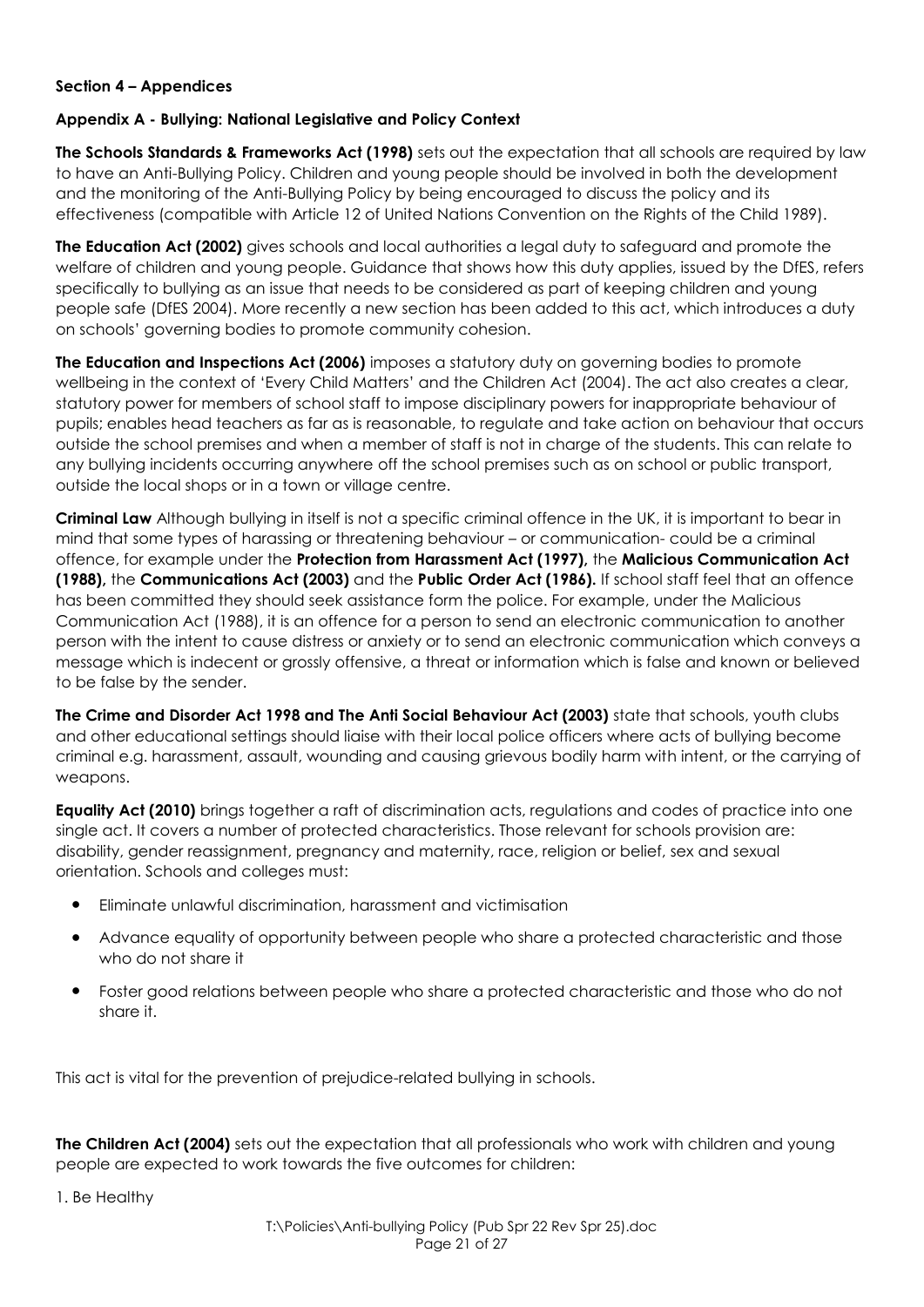## **2. Stay Safe**

3. Enjoy and Achieve

## **4. Make a Positive Contribution**

5. Achieve Economic Wellbeing

Bullying and discrimination feature as high-level aims in two of the five ECM outcomes – 'Stay Safe' and 'Make a Positive Contribution'. Schools and local authorities will be held responsible for ensuring that children and young people in their care achieve these outcomes.

**The Ofsted inspection framework (2021)** focuses on the 'Behaviour and Attitudes of pupils'' as one of four key judgements. Under this judgement inspections will evaluate the effectiveness of measures established by schools to address all forms and types of bullying. This includes how schools routinely gather and analyse school data to monitor incidents of bullying and evaluate the school's anti-bullying responsive and preventative strategies. In particular they are evaluating the extent to which 'leaders, teachers and learners create an environment where bullying, peer-on-peer abuse or discrimination are not tolerated. If they do occur, staff deal with issues quickly and effectively, and do not allow them to spread.'

**The DfES guidance Working Together to Safeguard Children (2006)** states that safeguarding children covers not only child protection but also other areas including bullying. It provides guidance on managing bullying in school.

**The Human Rights Act (2000)** is based on the European Convention on Human Rights. The act contains two articles, which may be of particular relevance to a bullied child who fails to receive protection from bullying:

**Article 3:** 'No one shall be subjected to torture or to inhuman or degrading treatment or punishment'**.** 

**Article 6:** 'Everyone has the right to respect for his private and family life, his home and his correspondence'.

In order for a claim to be brought under the Human Rights Act, the bullying would have to be extremely serious and have resulted in physical or psychiatric damage which is supported by strong medical evidence.

**The United Nations Convention on the Rights of the Child (1991)** contains the following articles relating to bullying:

**Article 2:** 'All the rights must be available to all children whatever their race, religion, language or ability'.

**Article 3:** 'A child's best interests should always be the main consideration'.

**Article 12**: 'Children's opinions should always be taken into account in matters that concern them'.

**Article 19:** 'Children have a right to be protected from being hurt or badly treated'.

**Article 37a:** 'No child should be subjected to torture or other cruel, inhuman or degrading treatment or punishment'.

Although the United Nations Convention on the Rights of the Child cannot be upheld in UK courts of law, the European Convention on Human Rights is a relevant international legal instrument that is legally binding; hence it can be enforced in UK courts.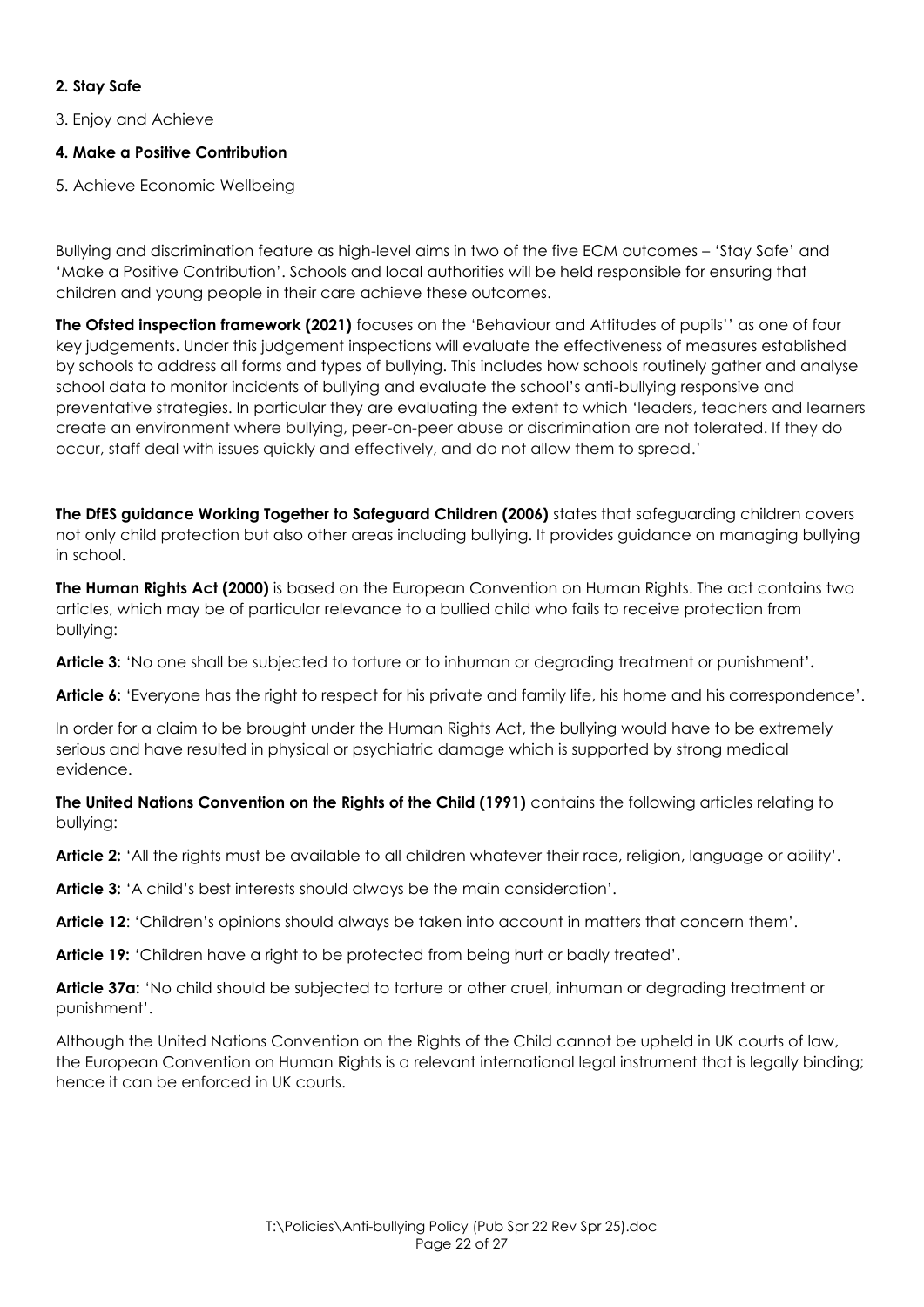## **Appendix B - Inspecting Schools**

## **Ofsted Framework for Inspection 2021**

## **Behaviour and attitudes**

The following criteria from the Ofsted 2021 Framework relates directly to anti-bullying work addressed within the key judgement area of 'Beahviour and Attitudes'.

#### **Behaviour and attitudes**

Inspectors will make a judgement on behaviour and attitudes by evaluating the extent to which:

- the provider has high expectations for learners' behaviour and conduct and applies these expectations consistently and fairly. This is reflected in learners' behaviour and conduct
- learners' attitudes to their education or training are positive. They are committed to their learning, know how to study effectively and do so, are resilient to setbacks and take pride in their achievements
- learners have high attendance and are punctual
- relationships among learners and staff reflect a positive and respectful culture.
- leaders, teachers and learners create an environment where bullying, peer-on-peer abuse or discrimination are not tolerated. If they do occur, staff deal with issues quickly and effectively, and do not allow them to spread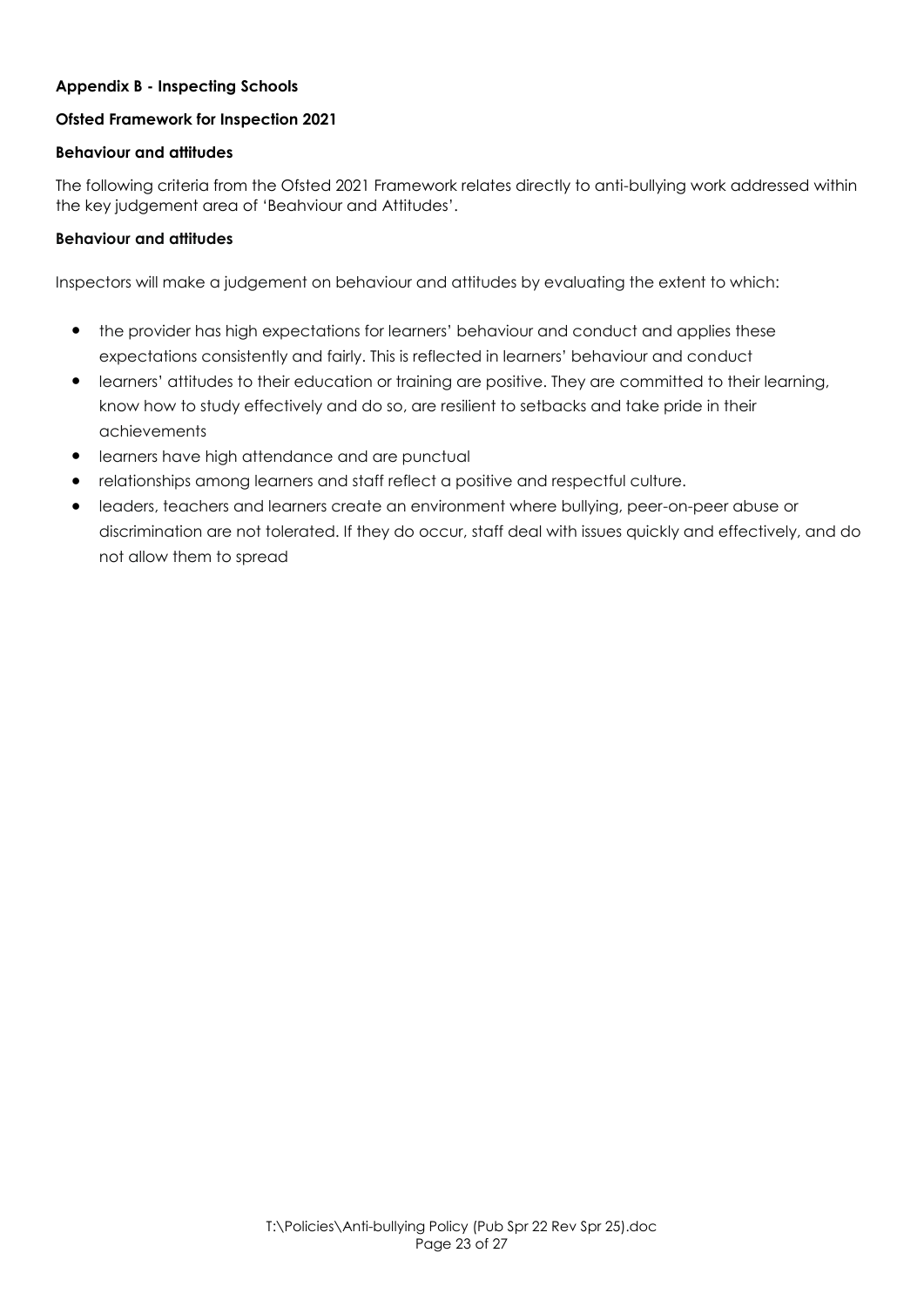## **Appendix C -Types of Bullying**

## **Bullying related to race, religion or culture**

Racist or faith-based bullying is bullying based on a person's background, colour, religion or heritage. Some surveys and focus groups have found that a high proportion of bullied pupils have experienced racist or faith-based bullying. Recent political and social issues also appear to have been a factor in the rise in this type of bullying and harassment. There is research to support the suggestion that where black and minority ethnic (BME) children experience bullying, it is more likely to be severe bullying. Moreover, bullying incidents can be a subset of the indirect and direct racist hostility which BME children, children of different faiths and Traveler children can experience in a number of situations.

When racist or faith-based bullying takes place, the characteristics singled out not only apply to the individual child but also make reference to their family and more broadly their ethnic or faith community as a whole. Racial and cultural elements in bullying can be seen to heighten the negative impact on a child's sense of identity, self-worth and self-esteem.

Schools are advised to log all incidents of racist or faith- based, homophobic and disability-related bullying and submit them on a regular basis (termly) to the local authority. This allows local authorities to monitor the occurrence of incidents and identify underlying trends in racist bullying so that appropriate and relevant training and support can be provided to schools. It is important to note that all incidents that are identified as potentially racist must be recorded, reported and investigated as such. The Stephen Lawrence Inquiry Report (1999) defines racism as 'conduct or words which advantage or disadvantage people because of their colour, culture or ethnic origin. In its more subtle form, it is as damaging as in its more overt form'.

#### **Bullying related to special educational needs (SEN) and disabilities**

Research shows that children and young people with SEN and disabilities are more at risk of bullying than their peers. Public bodies have new responsibilities to actively promote equality of opportunity for all disabled people and eliminate disability-related harassment.

Children and young people with special educational needs and disabilities, whether in mainstream or special schools, do not always have the levels of social confidence and competence and the robust friendship bonds that can protect against bullying. Where children with SEN and disabilities are themselves found to be bullying, in most cases (except those related to specific conditions) schools should expect the same standards of behaviour as those which apply to the rest of the school community, having made the reasonable adjustments necessary.

## **Bullying related to gifted and talented children and young people**

Children and young people who are gifted and talented can be vulnerable to bullying. Their achievements, different interests and advanced abilities can set them apart from their peers and can lead to a sense of not 'fitting in' and feelings of isolation. Their talents and abilities may cause feelings of resentment and jealousy among their peers which may make them targets for bullying behaviour.

#### **Bullying related to appearance or health conditions**

Those with health or visible medical conditions, such as eczema, may be more likely than their peers to become targets for bullying behaviour. Perceived physical limitations, such as size and weight, and other body image issues can result in bullying, and obvious signs of affluence (or lack of it), can also be exploited.

## **Bullying related to sexual orientation**

Homophobic bullying involves the targeting of individuals on the basis of their perceived or actual sexual orientation. Evidence of homophobic bullying suggests that children and young people who are gay, lesbian or bisexual (or perceived to be) face a higher risk of victimisation than their peers. Homophobic bullying is perhaps the form of bullying least likely to be self-reported, since disclosure carries risks not associated with other forms of bullying. The young person may not want to report bullying if it means "coming out" to teachers and parents before they are ready to.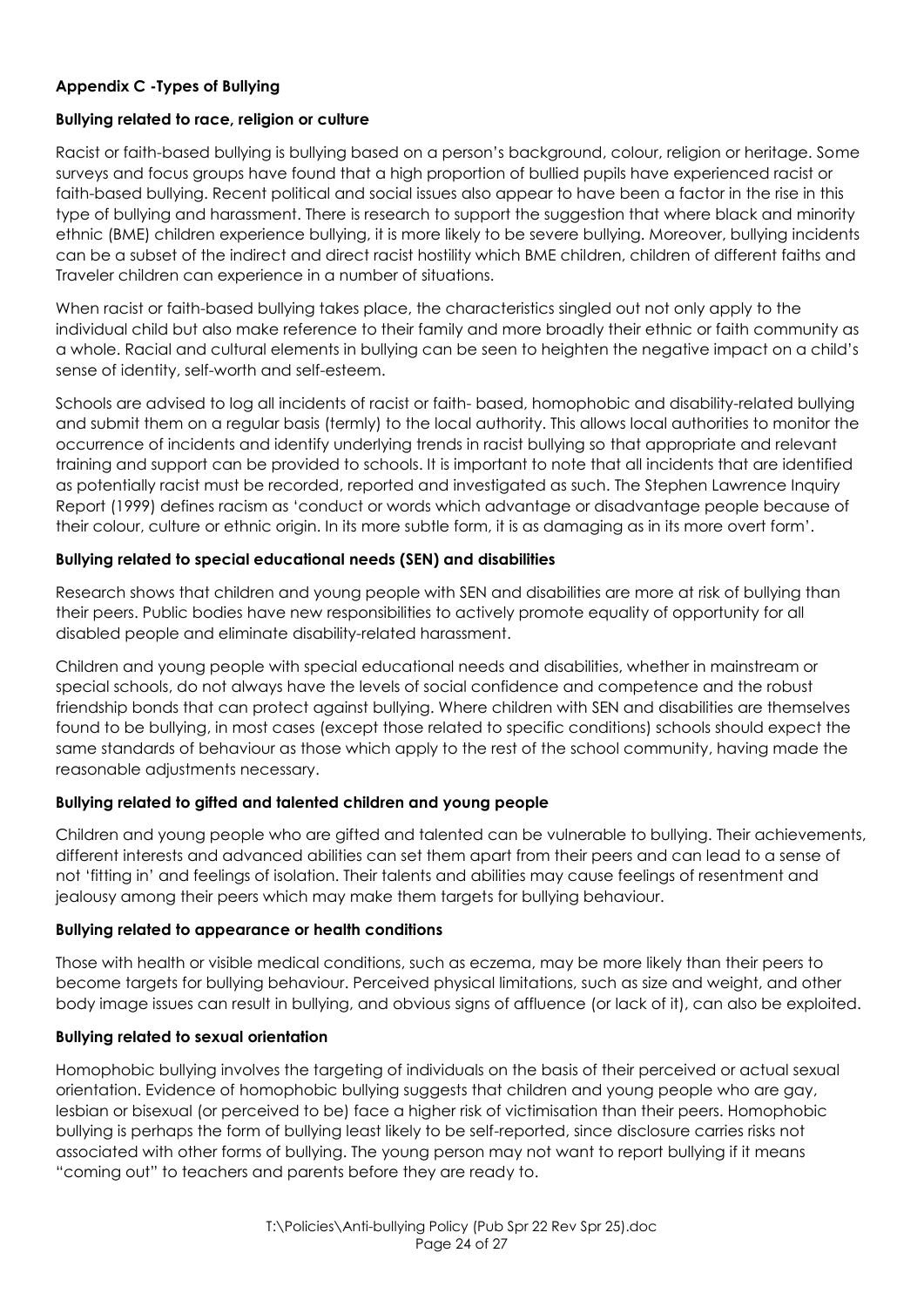Homophobic bullying includes all forms of bullying but in particular it can include:

- Verbal abuse the regular use, consciously or unconsciously, of offensive and discriminatory language, particularly the widespread use of the term 'gay' in a negative context. Also spreading rumours that cause an individual's perceived sexual orientation to be ridiculed, questioned or insulted
- Physical abuse including hitting, punching, kicking, sexual assault and threatening behaviour
- Cyberbullying using on-line spaces to spread rumours about someone or exclude them. Can also include text messaging, including video and picture messaging.

#### **Bullying of young carers or looked after children or otherwise linked to home circumstances**

Children and young people may be made vulnerable to bullying by the fact that they provide care to someone in their family with an illness, disability, mental health or substance misuse problem. Young carers may be taking on practical and emotional caring responsibilities that would normally be expected of an adult. Research has highlighted the difficulties young carers face, including risks of ill-health, stress and tiredness, especially when they care through the night. Many feel bullied or isolated. Children in care may also be vulnerable to bullying for a variety of reasons, such as their not living with their birth parents or because they have fallen behind in their studies. Some children and young people are heavily influenced by their communities or homes where bullying and abuse may be common. Some bullying at school may arise from trauma or instability at home related to issues of domestic violence or bereavement or from the experience of being part of a refugee family. Siblings of vulnerable children may themselves be the subject of bullying by association.

#### **Sexist, sexual and transphobic bullying**

Sexist, sexual and transphobic bullying affects both genders. Boys may be victims as well as girls, and both sexes may be victims of their own sex. Sexist bullying is based on sexist attitudes that when expressed demean, intimidate or harm another person because of their sex or gender. Sexual bullying may be characterised by name calling, comments and overt "looks" about appearance, attractiveness and emerging puberty. In addition, uninvited touching, innuendos and propositions, pornographic imagery or graffiti may be used. Children and young people identifying as transgender or experiencing gender dysphoria (feeling that they belong to another gender or do not conform with the gender role prescribed to them) can also become a target of bullying.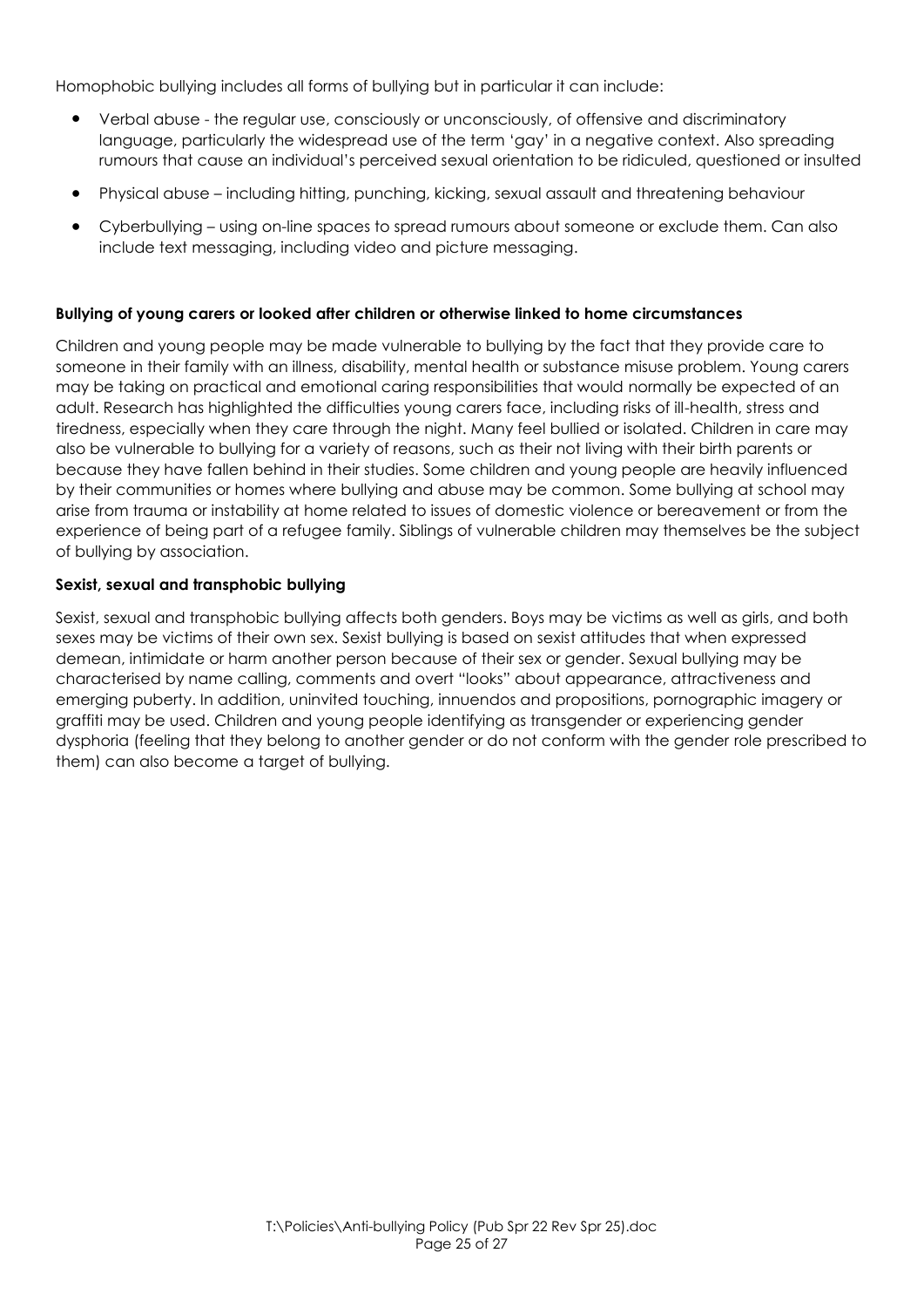## **Appendix D - Bullying Incident Report Form**

|                                                        |              |                                                                                                           | SECTION A: ALLEGED BULLYING INCIDENT         |                   |
|--------------------------------------------------------|--------------|-----------------------------------------------------------------------------------------------------------|----------------------------------------------|-------------------|
| Target's Name(s)                                       |              |                                                                                                           |                                              |                   |
| Age                                                    |              |                                                                                                           | Year group                                   | Class             |
| Ethnicity                                              | Gender M / F |                                                                                                           | <b>SEN Stage</b>                             |                   |
| Home language                                          |              |                                                                                                           | Looked-After Child Y / N                     | Young Carer Y / N |
| Member of staff to whom the incident was reported      |              |                                                                                                           |                                              |                   |
| Date of incident                                       |              |                                                                                                           |                                              |                   |
| Time of incident                                       |              |                                                                                                           |                                              |                   |
| Location of incident                                   |              |                                                                                                           |                                              |                   |
|                                                        |              |                                                                                                           | Target's Account / Concern of parents/carers |                   |
| Alleged perpetrator 1 Name                             |              |                                                                                                           |                                              |                   |
|                                                        | Age          |                                                                                                           |                                              |                   |
|                                                        | Year group   |                                                                                                           |                                              |                   |
|                                                        | Class        |                                                                                                           |                                              |                   |
| Alleged perpetrator 2 Name                             |              |                                                                                                           |                                              |                   |
|                                                        | Age          |                                                                                                           |                                              |                   |
|                                                        | Year group   |                                                                                                           |                                              |                   |
|                                                        | Class        |                                                                                                           |                                              |                   |
|                                                        |              |                                                                                                           |                                              |                   |
| Circle any elements that apply:                        |              | Form: Physical                                                                                            | Verbal<br>Indirect                           | Cyberbullying     |
|                                                        | Type:        | Race/religion/culture<br>Sexual/sexist/transphobic/<br>Homophobic<br>SEN/disability<br>Home circumstances |                                              |                   |
|                                                        |              | Gifted/talented<br><b>Health conditions</b><br>Other                                                      |                                              |                   |
| Parents/carers of alleged target(s) informed: Yes / No |              |                                                                                                           |                                              |                   |
| Date:                                                  |              |                                                                                                           | Time:                                        |                   |